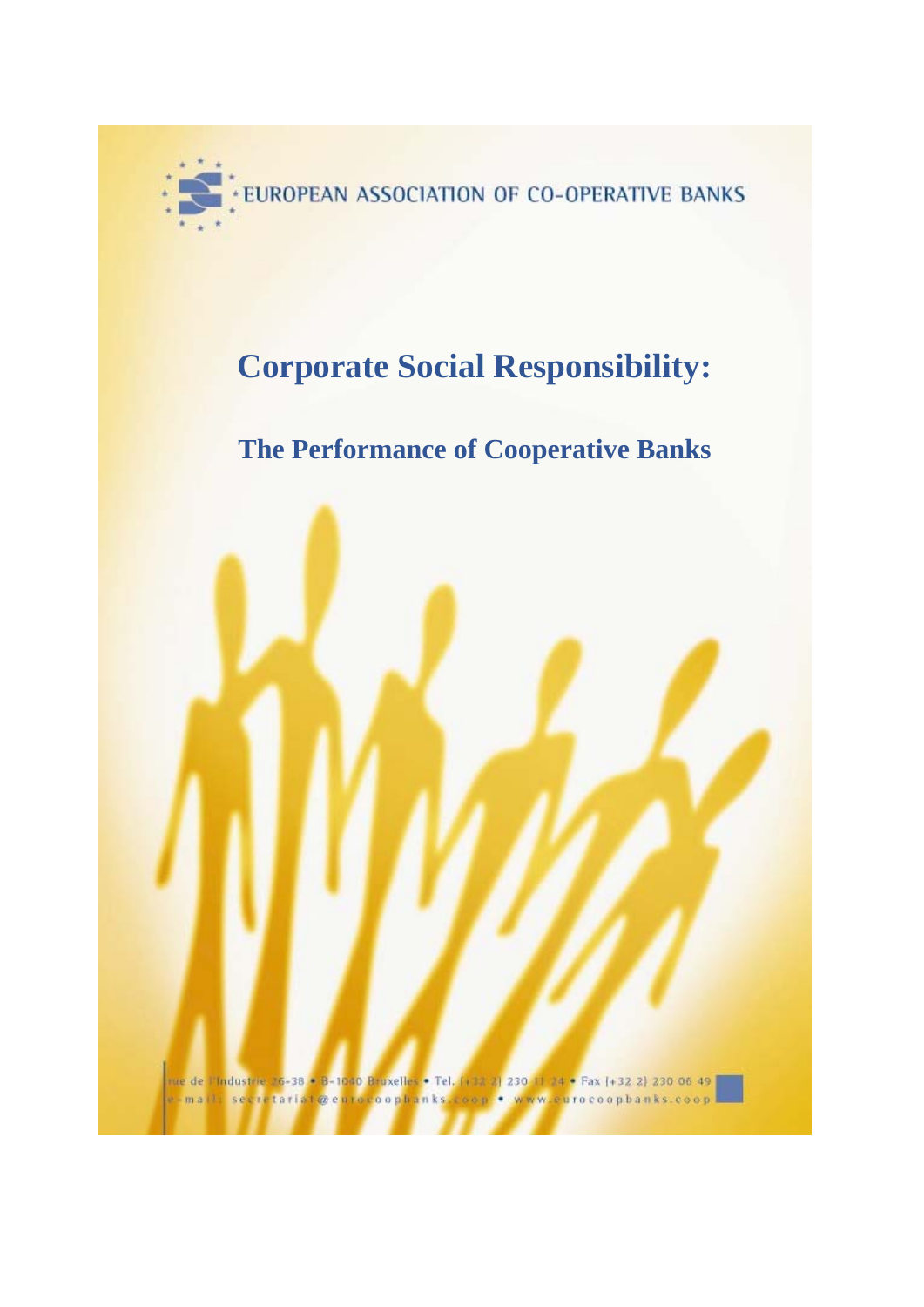

## *The European Association of Co-operative Banks*

The Association of co-operative banks was created in 1970. It represents, promotes, and defends the interests of its members and co-operative banks in general. As such, the Association is the official spokesman to the European institutions. To this end, the missions of the Association include :

- To provide information to members on all initiatives and measures taken by the European Union that affect the banking sector;
- To organize an exchange of views and experiences and to coordinate member organisations' positions on issues of common interest;
- To carry out efficient and active lobbying to European institutions;
- To develop positions on issues of common interest.

The European Association of Co-operative banks fosters co-operation between co-operative banking groups. Furthermore, with the other representative co-operative organisations, the Association promotes the spirit of co-operation throughout the banking sector and beyond. In order to fulfil such goals, the Association is one of the founding members of the European Banking Industry Committee (EBIC), the European Payments Council (EPC), the European Committee for Banking Standards (ECBS) and the European Financial Reporting Advisoy Group (EFRAG). The Association also maintains close contacts with UNICO and the International Confederation of Popular Banks (Confédération Internationale des Banques Populaires: CIBP). It is a founding member of the Co-ordinating Committee of European Union Co-operative Associations (CCACE). Moreover the Association chairs the European Regional Committee of the International Co-operative Banking Association (ICBA). The Association maintains close links with the International Raiffeisen Union (IRU), the Confédération Internationale du Crédit Agricole (CICA) and the World Council of Credit Unions (WOCCU).

### *Impressum:*

*European Association of Cooperative Banks (EACB) Contact: Marcel Roy, Adviser August 2005* 

*E-mail : secretariat@eurocoopbanks.coop Telephone: (+ 32 )2 230 11 24 Web: www.eurocoopbanks.coop*

*© Copyright 2005: European Association of Cooperative Banks*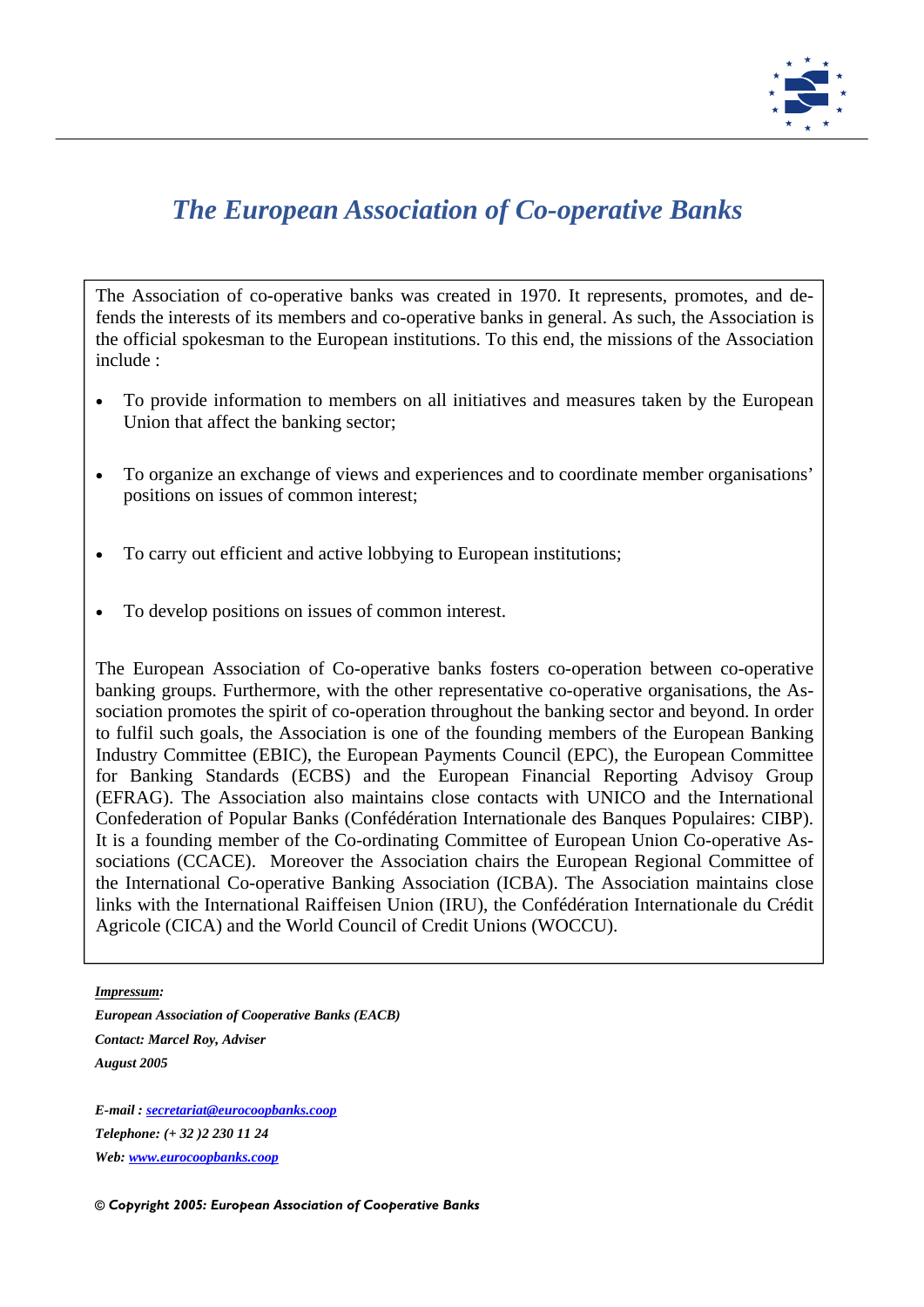

## *Executive Summary*

Through their actions and their specific business model, cooperative banks have placed corporate social responsibility at the heart of their identity. Their contribution to attaining the goals of the Lisbon agenda should therefore be recognised and their specificities be taken into consideration in the European legislative context.

In particular, in terms of corporate governance, they practice transparency, democratic principles and a high degree of stakeholder involvement, be it of the member/shareholder, the staff, the customer or the local community.

Their financing of local sustainable development helps sustain employment opportunities in remote areas and often contributes to ensuring the continued livelihood of whole communities. Through their specialised sectoral knowledge, they are able to offer adequate products for SMEs, farmers and fisheries, for which they are among the main providers of credit.

Cooperative banks are also among the market leaders for Socially Responsible Investment, such as SRI-funds, SRI savings accounts and more. Green finance is increasingly gaining importance, as a variety of investment solutions allow the customers of cooperative banks to make a difference and to contribute to the preservation of the environment.

Based on their philosophy of fostering economic initiative of individuals and of an inclusive society, cooperative banks are also participating in various schemes, such as microfinance, to support the social reintegration of e.g. long-time unemployed. Similarly, cooperative banking networks have a long tradition of development work in developing countries, where they supply knowledge and funds to help setting up cooperative banking networks, which are key to local sustainable development and to fostering civil society structures. Of course, cooperative banks are also engaging in direct development initiatives, as their recent response to the Tsunami in South-East Asia has shown.

Finally, cooperative banks participate in the life and the development of their local communities through cultural sponsorship initiatives, responsible citizenship and foundation work.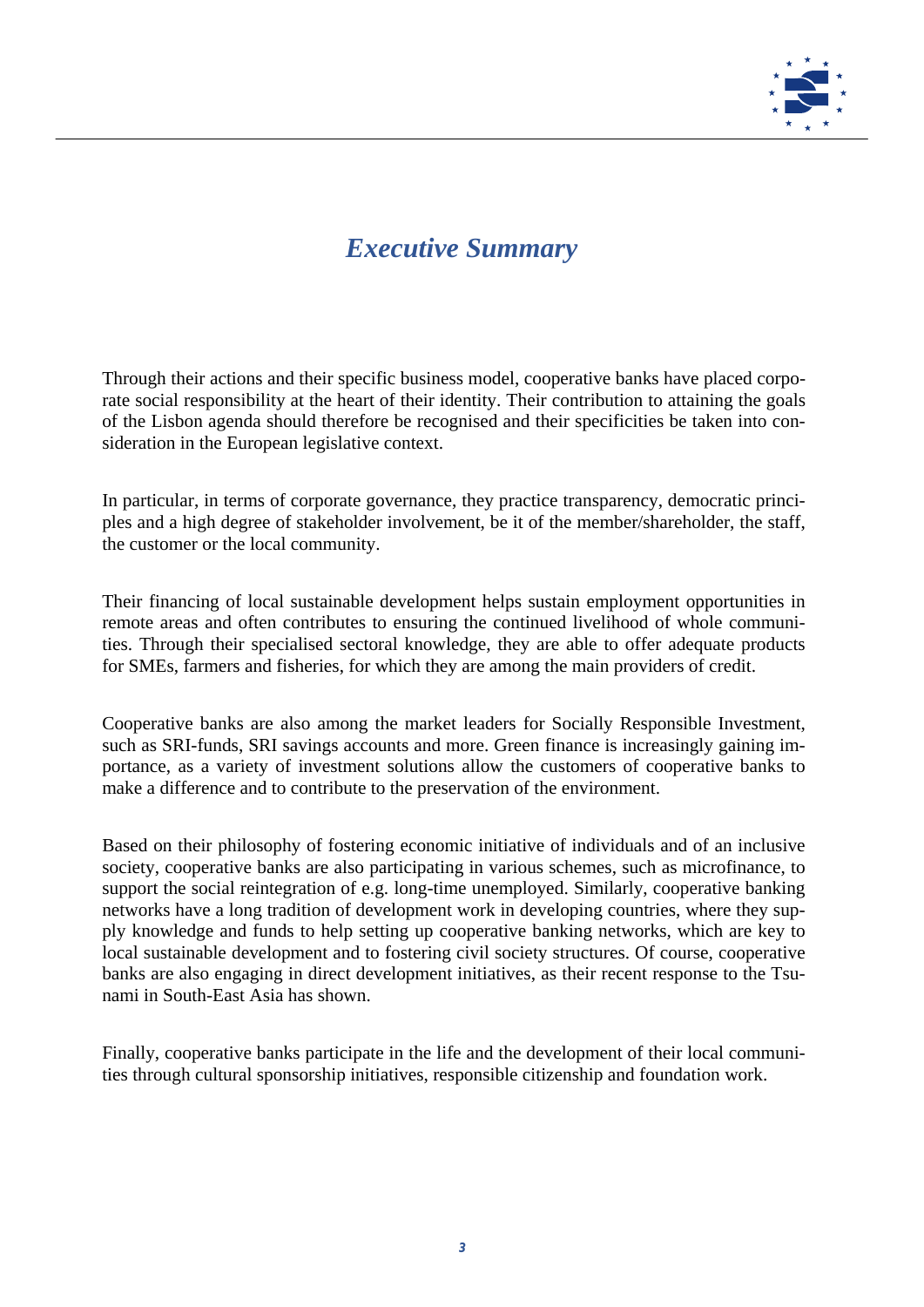

# *Table of Content:*

## *CSR and the Cooperative Identity*

| The policy context for CSR                                                   | Page 5  |
|------------------------------------------------------------------------------|---------|
| CSR and the Cooperative Business Model                                       | Page 5  |
| The Cooperative Contribution to the Lisbon Agenda                            | Page 5  |
|                                                                              |         |
| <b>Corporate Governance: Structures, Principles and Societal involvement</b> |         |
| Democratic principles and subsidiarity                                       | Page 6  |
| CSR Policies in cooperative banks                                            | Page 6  |
| Social policies of cooperative banks                                         | Page 8  |
| Sustainable employment                                                       | Page 8  |
|                                                                              |         |
| <b>Local sustainable development</b>                                         |         |
| Strong local presence                                                        | Page 9  |
| Promotion of SME finance                                                     | Page 10 |
| Access to finance through mutual guarantees                                  | Page 11 |
| Special Focus on agriculture and fisheries                                   | Page 13 |
|                                                                              |         |
| <b>Socially Responsible Investment and Green Finance</b>                     |         |
| Socially responsible investments                                             | Page 14 |

| Green finance                                             | Page 15 |  |
|-----------------------------------------------------------|---------|--|
| <b>Microfinance and social integration</b>                |         |  |
| Social integration through microfinance                   | Page 17 |  |
| Cooperation in developing countries                       | Page 18 |  |
| <b>Responsible Citizenship, Charities and Sponsorship</b> | Page 21 |  |
|                                                           |         |  |

*Annex: Links for further information and examples Page 23*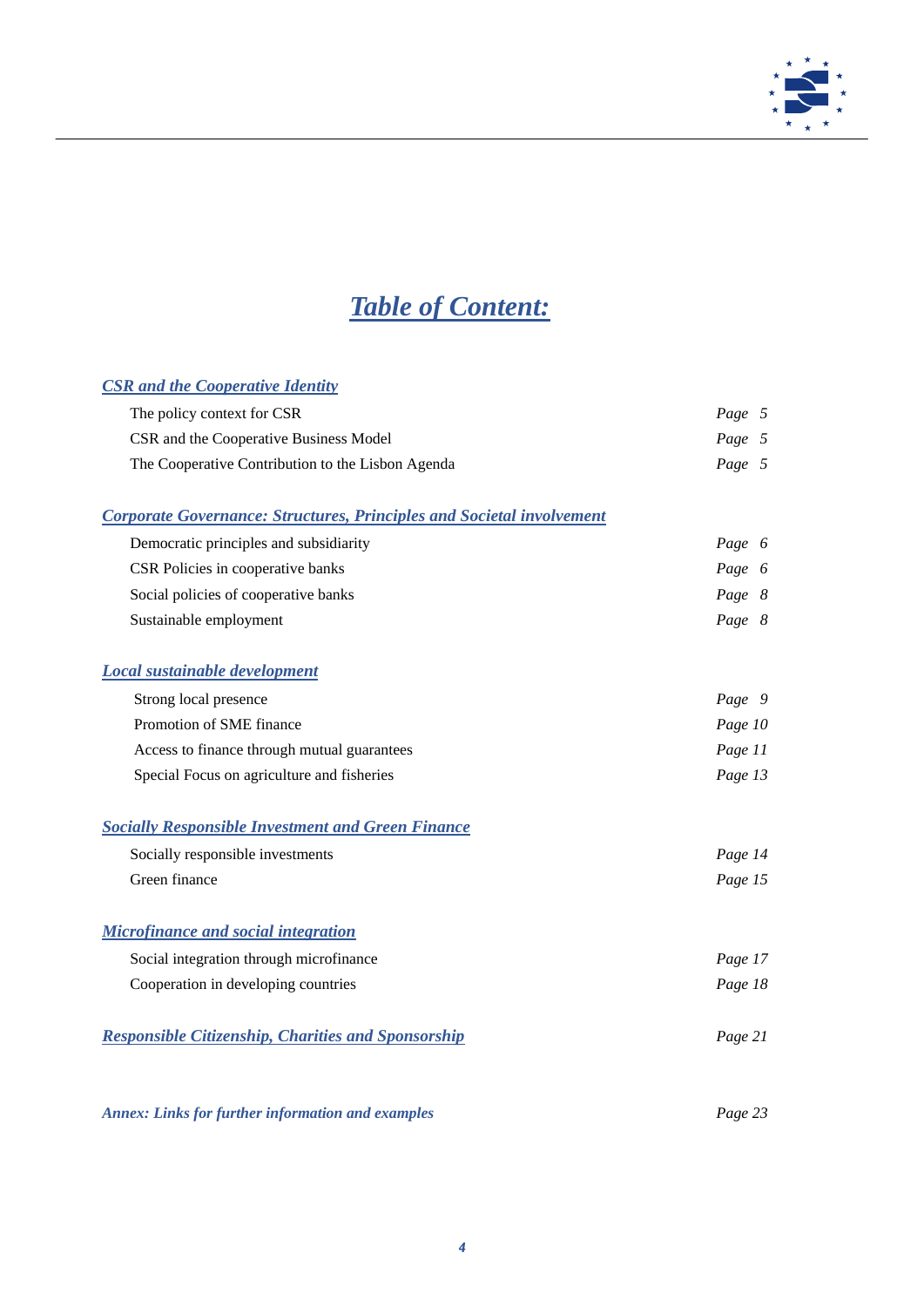

## *CSR and the cooperative identity*

## **The policy context for CSR**

*I*n defining the Lisbon Strategy in the year 2000 at the European Summit in Lisbon, the European heads of State set themselves an ambitious agenda to turn Europe into *"the most competitive and dynamic knowledge-based economy in the world capable of sustainable economic growth with more and better jobs and greater social cohesion"* within a decade.

The Summit participants placed a particular emphasis on

## **CSR and the Cooperative business model**

*D*ue to their specific nature, cooperative banks and their business model are inherently socially responsible. In fact, CSR is naturally embedded in the cooperative identity, as both concepts involve social cohesion, openness and dialogue.

While the trend of CSR is a relatively recent one, cooperatives in general and cooperative banks in particular have practiced corporate social responsibility ever since their inception in the 19th century. Cooperative banks were founded to support their cooperative members, who otherwise had no access to other financial services at reasonable conditions, by pooling their financial resources.

Since the beginning, the cooperative values have been deeply rooted in the democratic constitution of society, reflected by the one-man-one-vote principle, and have promoted entrepreneurship through fostering self-help, responsibility, cooperation and solidarity, while emphasizing the common good of society at large. Credit decisions and business policy of cooperative banks are driven by a long-term commitment to their members, customers and local communities. Through their investments, they stimulate economic growth and job creation.

### **The cooperative contribution to the Lisbon agenda**

*H*alf-way through the exercise of implementing the Lisbon agenda, it appears that much still needs to be done. Following the findings of the Kok report, the new Commission under José Manuel Barroso has recently refocused the strategy, endorsed by the European Council on 22<sup>nd</sup> and 23<sup>rd</sup> March 2005. The Strategy proposes a concrete action programme for the EU and its Member States over the next five years, which centres on economic growth, job creation and innovation, placing among others an emphasis on such fields as SME finance, reduction of unemployment and ecoinnovation.

Corporate Social Responsibility (CSR) as a means of achieving the goal of Lisbon Agenda. As defined by the Commission Green Paper on CSR (July 2001), *"CSR is a concept whereby companies integrate social and environmental concerns in their business operations and in their interaction with their stakeholders on a voluntary basis."* Consequently, through CSR, the private sector and cooperative banks in particular can make an important contribution to achieving the goals of the Lisbon Strategy.

Today, cooperative banks are efficient and profitable enterprises. As an integral part of the private sector they function without public subsidy. Serving their cooperative members by placing quality of service at the heart of their objectives, they naturally pursue customer value and social involvement with the aim of providing the best possible products and services at the lowest price possible. They are among the main providers of credit to small and medium-sized companies and households, which typically form the bulk of their membership base in the regional and local communities. Cooperative banks also make important contributions in such fields as microfinance, environmental protection, development aid, solidarity investments and sponsorship.

The commitment of cooperative banks to CSR is further evidenced by the participation of many national cooperative banking networks in International Agreements, such as the United Nations' Global Compact (Human rights, Environment, working conditions) or the Equator Principles (environmental and social guidelines for project finance around the world). Many also signed national or international Codes of conduct and business principles in various areas related to CSR and sustainable development.

As stated above, the cooperative business model provides society with a constructive approach to business, helping to reconcile economic development both with the safeguarding of social and environmental concerns. The EACB therefore urges the European Institutions to recognise the important role cooperative banks play in this context and to improve the contribution they can bring to the European economy by further promoting their development in the 25 Member States. This involves taking their specificities into account in the different policy areas so that cooperative banks can continue to be a driver of social and economic policy in the EU on a level playing field with other actors of the economy.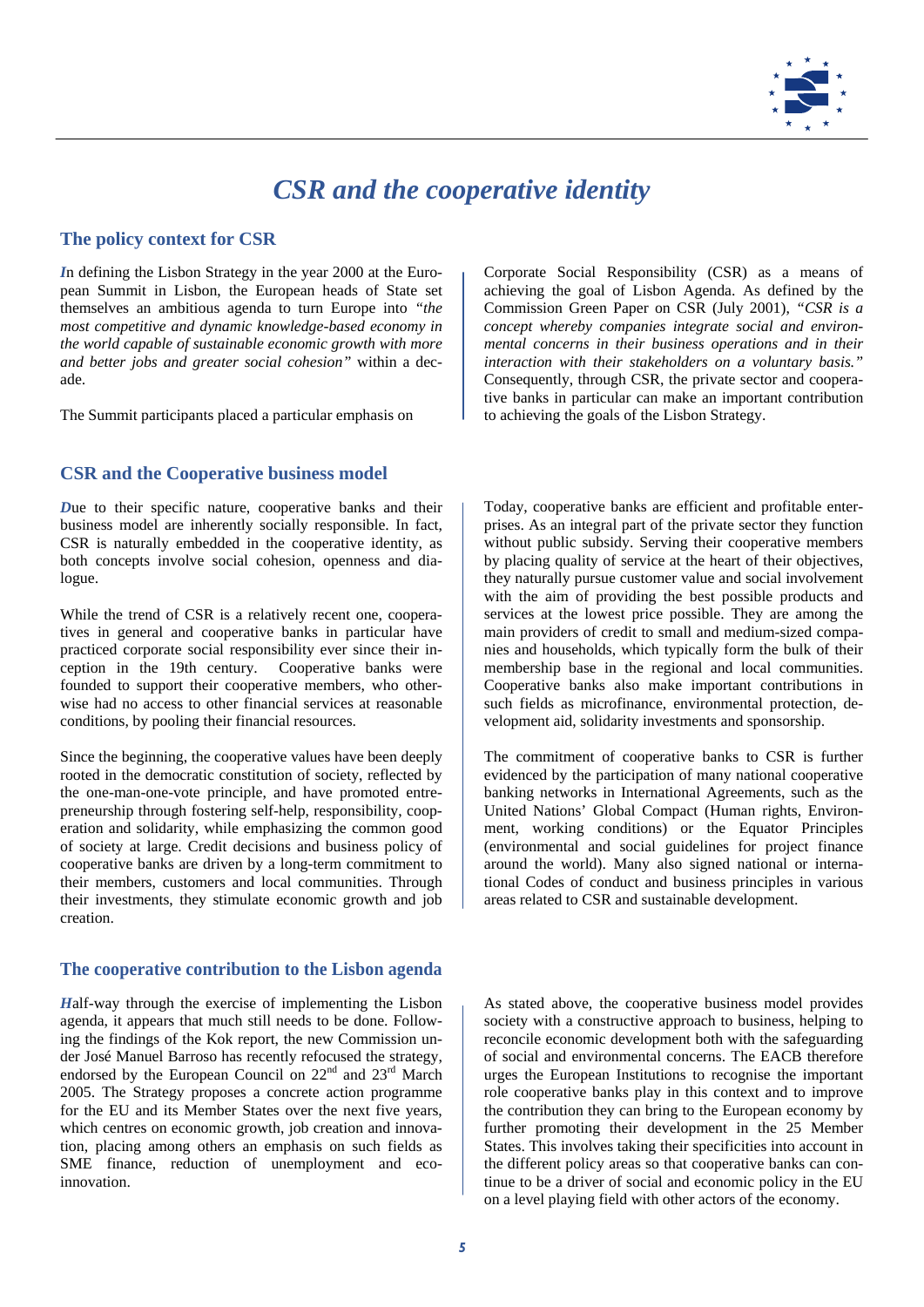

## *Corporate Governance: Structure, principles and societal involvement*

*T*hrough their principles and organisational structure, cooperative banks have placed CSR at the heart of their business model, as they naturally integrate social concerns in their business activities and interact with their local stakeholders and communities. This comes as a natural consequence of the fact that generally members, which own the cooperatives' capital, are at the same time customers and staff of the banks.

## **Democratic principles and subsidiarity**

*B*eing organised according to democratic principles, most cooperatives have a "one man – one vote principle", which ensures fair representation of the interests of all individual members who would be minority stakeholders in Listed Limited companies (some cooperatives have pro-rata voting rights, however with capped levels).

Furthermore, administrative organs of local bank are usually staffed by benevolent and unremunerated members elected by the General assembly, allowing for transparency and management in the interest of the membership base. Of course appropriate supervisory mechanisms are in place to avoid situations of conflict of interest.

The proximity to the local member is reflected in the way cooperative banks are organised at national level. While in some cases (*as in Italy concerning Banche Popolari*) the cooperative banking model consists of a federate banking groups composed of a cooperative head group which controls some local banks, in most European countries the cooperative banks are organised in banking networks, that are usually composed of two-three tiers, comprising local banks, regional banks and national institutions, among which a central bank. Following an "inverse pyramid" hierarchy model, local banks are shareholders of the regional and central institutions. Consequently they elect the members of the latter's administrative bodies. Thus, contrary to a public limited company, power emanates from base and ensures that local needs are taken into consideration in any policy designed at central level.

### **CSR policies in cooperative banks**

*T*he cooperative banks' cooperative values and consequent commitment to CSR are reflected in concrete internal and external policies.

Most cooperative banking networks have set up CSRcommittees, which define and monitor their members' soTherefore, cooperative banks serve first and foremost their members and the local community by striking a balance between the cooperative concepts of freedom, individual/ collective responsibility, solidarity and social involvement with profitability and other financial objectives of their business activities.

In the interest of sustainable regional development, this structure allows for the right level of subsidiarity and good knowledge of market: proximity to the customer and adequate service with products adapted to the local needs are offered, while more sophisticated functions with cost-saving potential through economies of scale are rendered by regional/central bank. The advantages of this structure: A good trade off regarding the distribution of tasks between the local and central level has a positive impact on the profitability of the whole network, while the customer clearly has the advantage of a wide array of adequate products and services and members receive an attractive return on investment. The involvement of the member/customer can be exemplified by the Crédit Coopératif, part of Banques Populaires Group, which in each branch office has created a committee ("conseil d'agence") involving representatives of its clients/shareholders. These members, who are also customers, express their opinions and advice about the bank's products and services, giving very precious information and an efficient feedback which allows it to adapt, when necessary, its commercial offer.

Cooperative banking networks are characterized by high degree of internal solidarity, e.g. through Internal Guarantee Funds, which help local banks that might be in difficulties or through "bad banks", allowing to discharge problems loans in order to be able to conclude new needed business. Both features have a stabilising effect by decreasing systemic risk within network, improve rating of member banks (and provide cost savings to be passed on to members) and contribute to the health and efficiency of the whole banking system.

cially responsible activities. Many of them have CSRreporting systems, which are based on the Global Reporting Initiative (GRI). GRI is an independent body, which collaborates with the United Nations Environment Programme (UNEP) and is focussing on the development and dissemination of universally recognised reporting standards for non-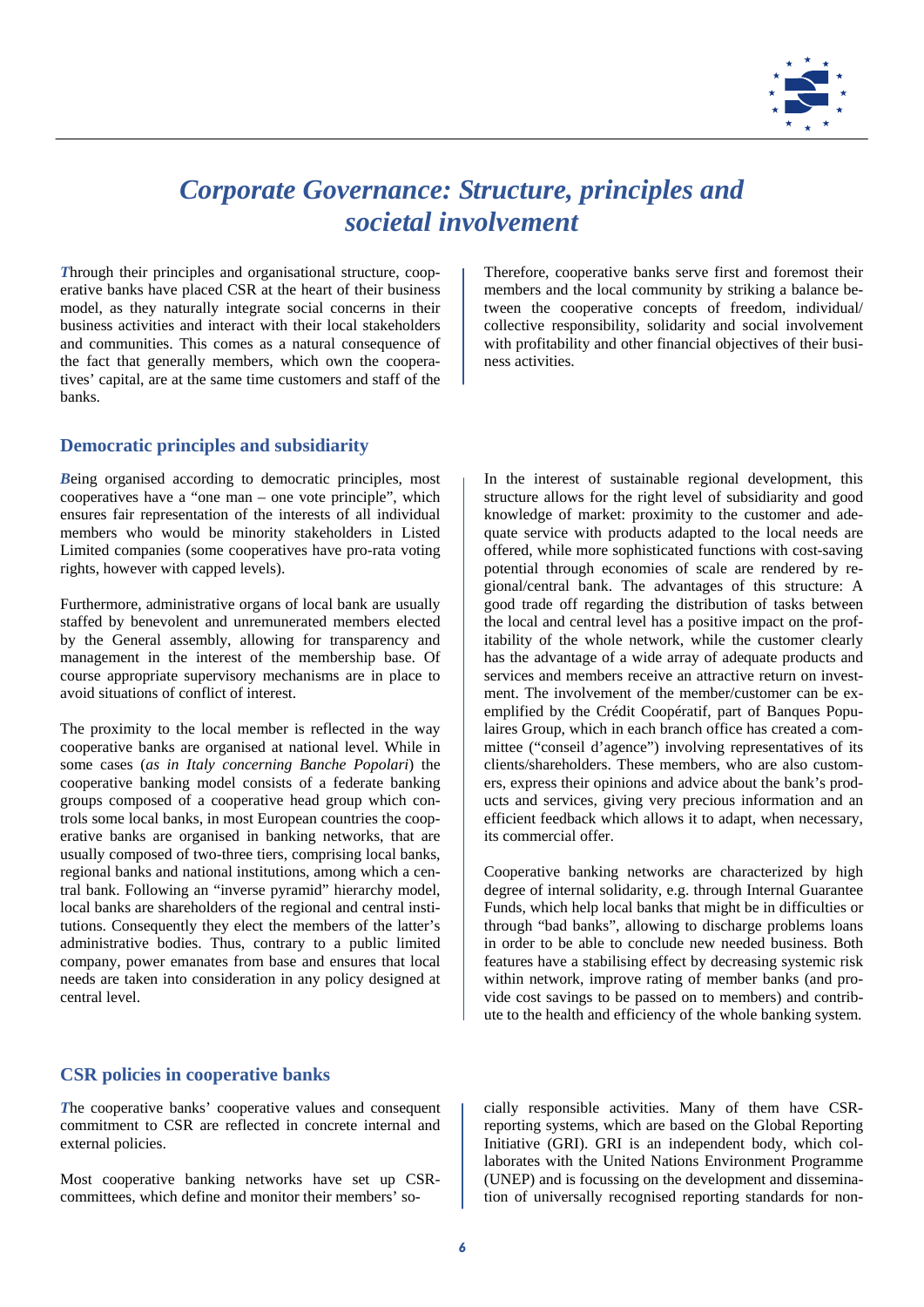

wards eliminating child labour and slavery, combating labour discrimination and to respect labour representation through trade unions. Businesses should aspire towards a green policy that aims at ecological sustainability and responsibility. Corruption in all forms, including extortion and bribery, is also targeted by the Global Compact.

It is a purely voluntary initiative, complementary to other voluntary initiatives and regulatory measures, rather than a regulatory compendium. Thus, in the

financial CSR-reporting.

Most cooperative banking networks issue regular reports on their CSR-related performance. Among the most sophisticated examples of CSR reporting and management systems is the Cooperative Financial Services Sustainability Report, which tracks the UK's Co-operative Bank's and Cooperative Insurance's CSR performance against a number of economic, social and ecological indicators and targets (see example)<sup>1</sup>. The Report was singled out as the best in the world by the United Nations in November 2004.

tions in July 2000, with the mission statement to "*seek to contribute to more sustainable and inclusive global markets by embedding them in shared values"* aiming at fostering *"a more beneficial relationship between business and societies,*  paying particular attention to the world's poorest people<sup>"2</sup>. To achieve this goal, banks among others are encouraged by signing the Global Compact to cooperate on a number of key principles in the fields of human rights, labour standards the environment and the fight against corruption.

The Global Compact's ten founding principles aspire to-

#### **Example of indicators: The Co-operative Bank UK**

 The Co-operative Bank – now part of Co-operative Financial Services (CFS) - recognises the imperative of developing its business in a sustainable manner and seeks to deliver value to its customers, shareholders, staff, suppliers, society and the Cooperative movement, in a way that is consistent with the broader objectives of sustainable development. Over the years, the bank has sought to 'close the loop' between issue identification and performance improvement, through a process of accounting, auditing, reporting and target-setting. An internationally-renowned annual Sustainability Report provides a 'warts and all' account of CFS' performance against a series of economic, social and ecological indicators and targets, that are material to its business operations. Indicators are derived from a combination of stakeholder dialogue, CFS business strategy and emerging ethical and sustainability standards, and are intended to inform strategic decisions within the business, whilst helping Partners assess whether, when judged against the benchmarks presented in the Report, CFS is achieving the broader objectives of sustainable development. According to conventional business wisdom, indicators should meet a number of criteria referred to as SMART: Specific, Measurable, Achievable, Realistic and Timely. Whilst endorsing these general characteristics, CFS also believes that: **delivering value indicators** should be based on focused consultation with those Partners most affected; **social responsibility indicators** should be informed by the widest possible dialogue; and **ecological sustainability indicators** should be based on sound scientific principles.

CFS' approach to the identification, management and reporting of its key impacts is underpinned by the AA1000 management framework, while "The Natural Step" guides CFS' pursuit of ecological sustainability.

In many cases, cooperative banking networks have formalised their CSR commitment in voluntary codes of conduct towards their respective stakeholders, both at national or international level. Thus, e.g. Rabobank has signed a number of codes of conduct in diverse areas, ranging from corruption and bribery; discrimination; confidentiality of information; security of staff, business partners and customers; environment, health and safety; sustainability; genetic modification all the way to human rights. Often, the internal good governance is also codified, as is the case for the Cajas Rurales in Spain, addressing such issues as internal control, conflicts of interest, transparency, etc.

Cooperative banking institutions are members in a variety of national and international bodies involved in CSR-related matters. A number of networks have signed up to the "Global Compact", which was launched by the United Naspirit of CSR, the Global Compact relies on the principle of self-regulation and self-compliance<sup>3</sup>.

The "Equator Principles" on responsible project management, initiated in 2003 by the IFC and ten leading banks from seven countries, among which two cooperative banking networks, are another important international initiative. According to the "Equator Principles", projects have to complete an environmental assessment dealing with baseline environmental and social conditions; with the sustainable development and use of renewable natural resources; with the protection of human health, cultural property, and biodiversity; with socio-economic impacts as well as with stakeholder involvement.

<sup>2</sup> http://www.unglobalcompact.org/content/Public\_Documents/ mission\_actors.pdf

<sup>3</sup> http://www.unglobalcompact.org/Portal/?NavigationTarget=/roles/ portal\_user/aboutTheGC/nf/nf/theNinePrinciples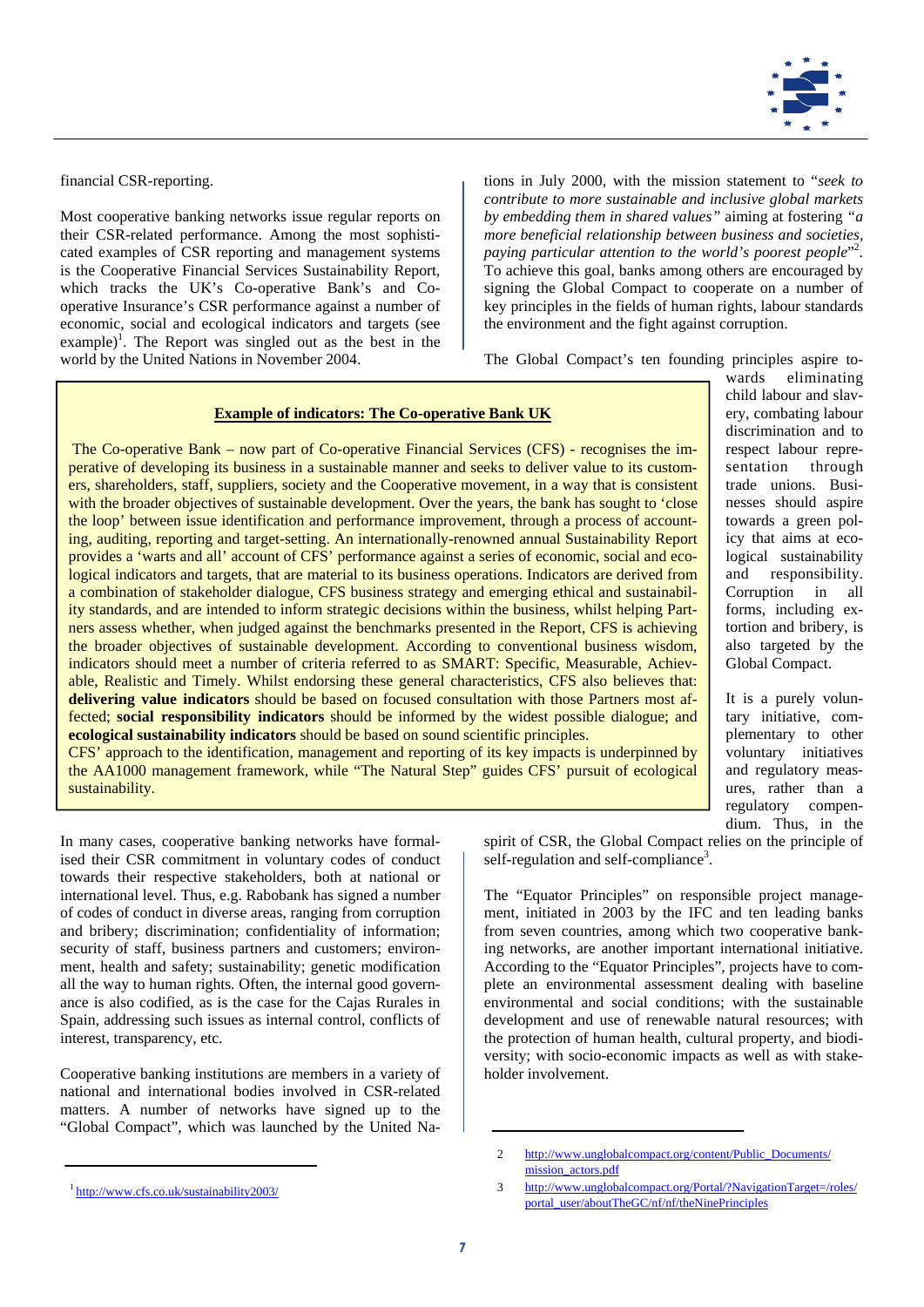

## **Social policies of cooperative banks**

*E*mployees are an important group of cooperative banks' stakeholders. In accordance with the cooperative principles, cooperative banks are fully committed to developing the competences of their staff through various tailor-made train-

ing programmes, which both meets employees' expectations and makes commercial sense. In order to ensure the highest standards of social responsibility, employees often sign a Code of Ethics, e.g. at the Cajas Rurales in Spain. In this case, the Code specifies ethical conduct, rights and duties of management and employees.

Also, as partners in the Social Dialogue in the Banking sector in the respective Member States and at EU-level, cooperative banks are actively engaged in a constructive dialogue with Trade Unions on social policies. As an example, the EACB has recently signed a joint statement with the other partners of the European Social Dialogue in the Banking Sector on "Some aspects related to CSR in Employment and Social Affairs in the European Banking Sector", which

looks at CSR aspects related to Training, learning and development; Core labour standards; Work-life balance; Internal Communications and Equal Opportunity.

## **Sustainable Employment**

*W*ith regards to employment policy, it has to be underlined that, while cooperative banking networks are key drivers in consolidation within the respective national banking sectors, mergers between cooperative banks typically do not result in

> considerable staff reductions, and they manage in retaining the local presence and services to their members.

> Taken on a European level, employment in the member organisations of the EACB has progressed by 19 % to 674.000 staff from 31/12/1999 to 31/12/2003 despite ongoing consolidation and a particularly difficult period for the banking industry. This shows that cooperative banks are responsible suppliers of sustainable employment opportunities.

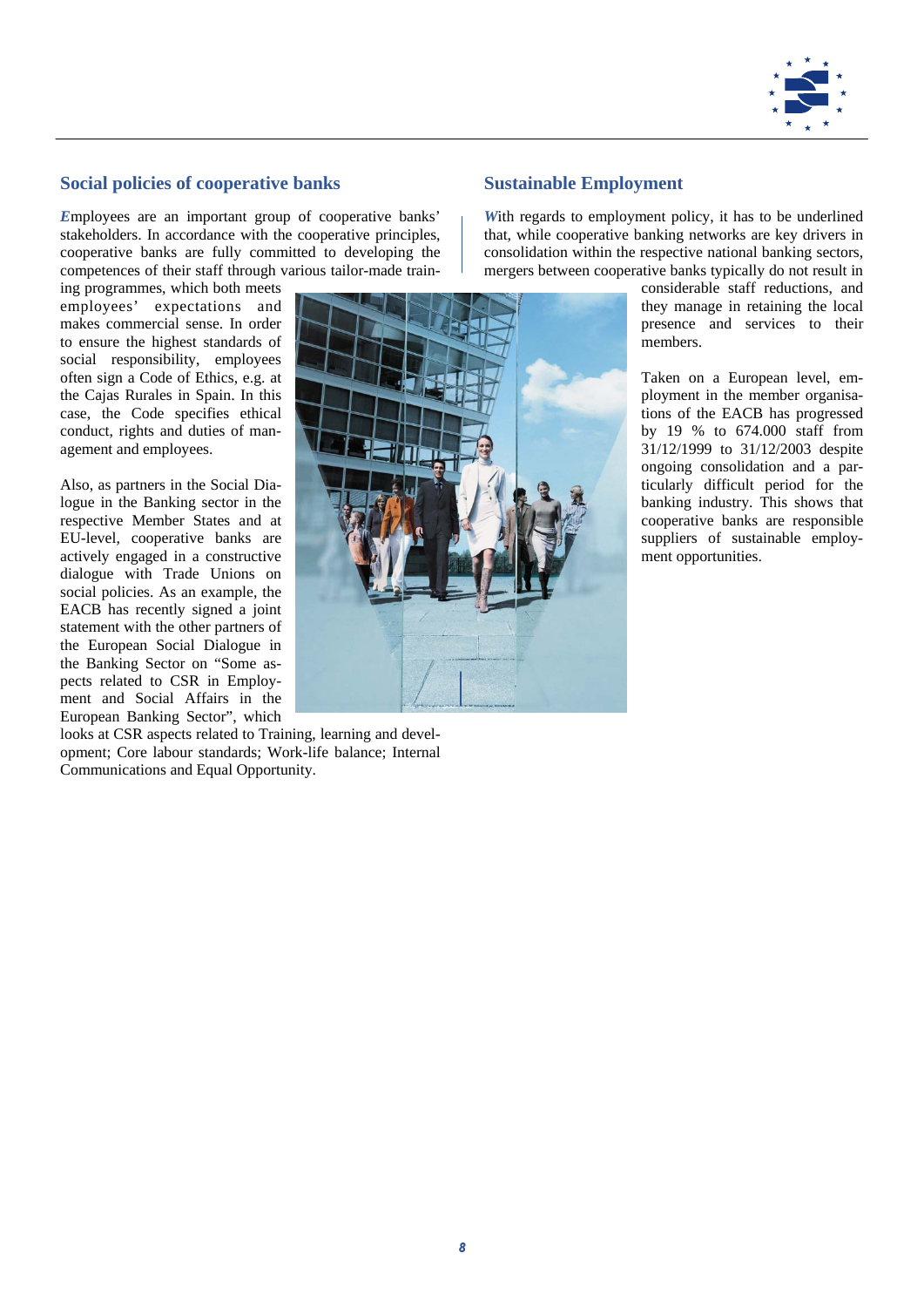

## *Local Sustainable Development*

## **Strong local presence**

*S*ince the network structure of cooperative banks is decentralised, most of their business is local.

With over 4,500 banks and more than 56,000 branches, they provide an EU-wide territorial coverage, from the inner cities up to some of the most remote and smallest villages on the continent. This presence can be illustrated by the fact that in rural areas, their market share ranges from about 41% for Germany to up to  $85\%$  in France<sup>4</sup>. In this respect, they fulfil a vital economic role by providing access to finance to customers in regions which would typically not be served by some other players of the credit sector due to decisions based on profitability criteria alone.

Regarding the proximity to the customer, they rely on a multi-channel banking approach, which both embraces modern technologies, such as Internet-Banking, and maintains physical banking outlets in an effort to maintain the contact with the individual and give equal access to all segments of

 the population, elderly people included. Their main focus remains on maintaining a long-term business relationship with their clients as well as on meeting the financial needs of the households and small and medium-sized enterprises, whether they are members or non-member customers.

With this approach, cooperative banks contribute to developing the economic tissue in less advanced areas through the financing of viable economic projects, which foster longterm activity and sustainable employment levels and consequently reduce regional inequalities.

The strong commitment of cooperative banks to the local stakeholders and communities, as well as the corporate governance addressed in the previous chapter, are well illustrated by the "New Covenant for the Development of Local Communities", signed in 1999 by the Italian Banche di Credito Cooperativo (see example).

## **BCC: A New Covenant for the Development of Local Communities**

In 1999, the Italian Banche di Credito Cooperativo (BCC) have signed a covenant for the development of the local communities, which formalises their cooperative principles and their socially responsible behaviour (excerpts):

## *1. The Primacy and Centrality of People*

*The Banche di Credito Cooperativo work to serve and foster the advancement of people. The Banche di Credito Cooperativo are a banking system, made up of people working for people.* 

*The Banche di Credito Cooperativo invest in human capital - their members, their customers and their co-workers - for their continual development and advancement.* 

### *2. Our Commitment*

*The commitment of Banche di Credito Cooperativo is to focus specifically on meeting the financial requirements of their members and customers, constantly seeking to enhance the quality and relevance of their offering of products and services. Banche di Credito Cooperativo aim at generating profits and benefits, and economic, social and cultural value for the benefit of their members and the local community, and to "generate" trust and confidence.* 

*Their style of service, their thorough familiarity with the local community, their excellent relations with their members and customers, their solidarity-based approach, and their constant concern for professionalism - these are the constant driving forces of the management of the Banche di Credito Cooperativo and those who supply them with their professional services. (…)*

### *4. Encouraging Participation*

*The Banche di Credito Cooperativo encourage and foster in-house participation, particularly through the involvement of their members in the life of the cooperative.* 

*The Banche di Credito Cooperativo facilitate the participation of local businesses in the economy, giving pride of place to families and small firms. They promote access to credit, and contribute to guaranteeing equal opportunities. (…)*

### *7. Promoting Local Development*

*(…) Through their own banking operations and by an annual allocation of part of their operating profits they promote the local community's well-being and its economic, social and culture development. The Banche di Credito Cooperativo are busi-*

4 "Cooperatives and cooperative banks", Rabobank, 2000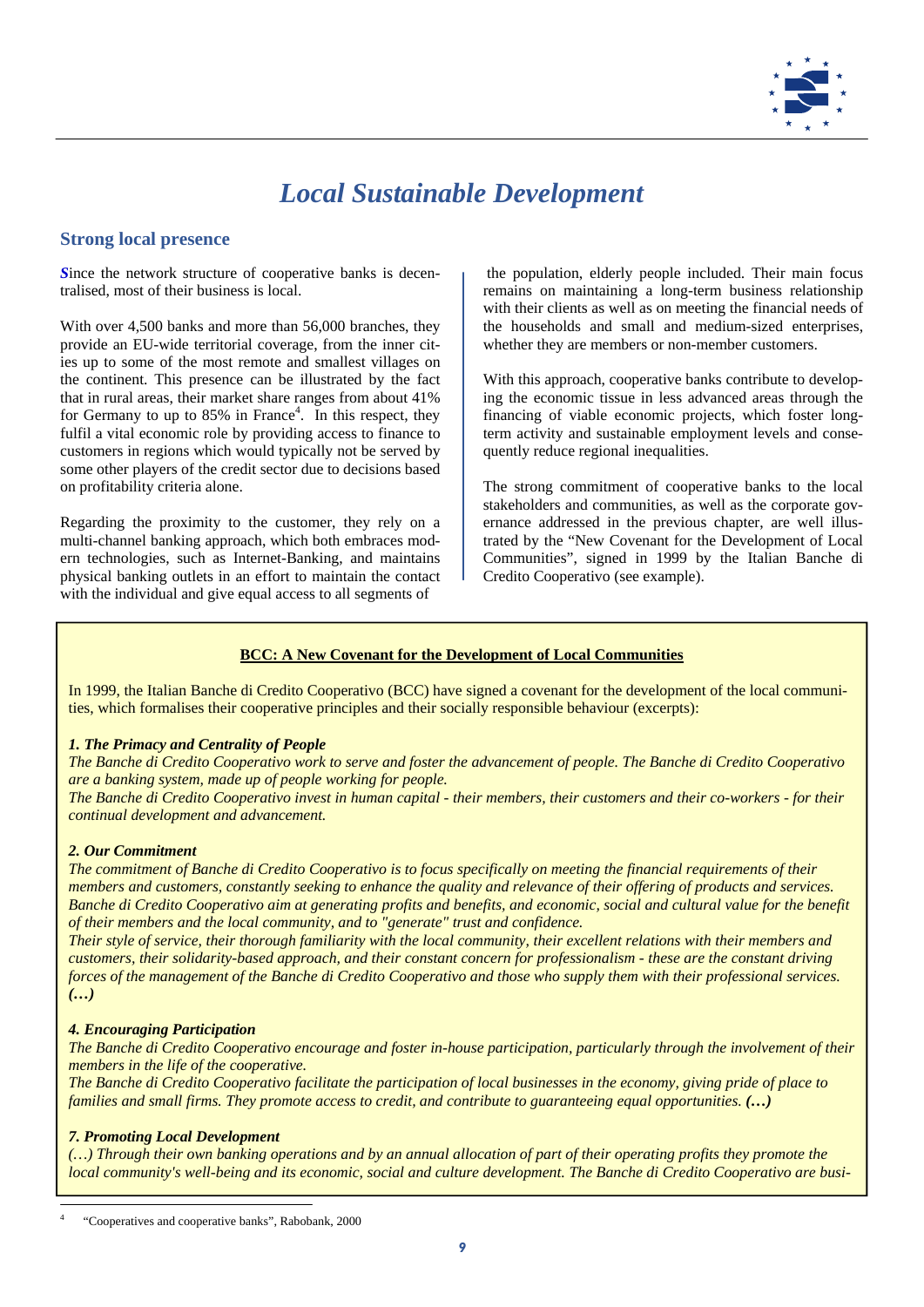

*nesses run "with social liability", and not only financial liability, serving the economy of civil society.* 

#### *8. Continuing Education and Training*

*The Banche di Credito Cooperativo are committed to enhancing the skills, expertise and professionalism of their managers and co-workers, and fostering and disseminating an economic, social and civic culture among their members and within the local community.* 

#### *9. Its Members*

*The members of the Banche di Credito Cooperativo pledge their honour to contribute to the development of the bank by working very closely with it, fostering its spirit and encouraging new members of the local community to join it, setting a transparent example of democratic control, equal rights, equity, and solidarity between the grassroots membership. True to the spirit of the founders, the members believe in and uphold an ethical code of conduct based on honesty, transparency, social responsibility and altruism. (…)* 

## **Promotion of SME finance**

*F*inancing the SME-sector appropriately is crucial for Europe's economy. Indeed, according to EU-sources, 99.8% of private companies are craft or small and medium-sized enterprises (SME), which employ more than 53% of Europe's workforce and are responsible for half of Europe's total turnover. These enterprises are recognised to be a key source of jobs and a dynamic factor for innovation and employment as well as social and local integration in Europe.

SMEs are part of the very core business of cooperative banks. In Italy, for instance, where SME realize over 70% of the G.N.P., Banche Popolari destine to SME around 75% of their total loans in favour of enterprises (see example). The

knowledge of the cooperative banks regarding the local terrain together with the fact that many of their staff are themselves entrepreneurs from SMEs gives them a competitive advantage in assessing and properly handling SME-loans. It allows them to propose loan products which are adapted to the needs of their SME customers, including competent advice on available public support programmes (see example).

Cooperative banks accompany their SME-customers over the whole life-cycle of the business and provide them with specialised support services and documentation. A particular focus is on loans for start-ups, where a certain number of products offer loans with little to no interest for entrepre-

### **The local focus of Italy's productive system and Banche Popolari**

Among EU countries, Italy is characterized by the most significant presence of small and medium sized enterprises (SME). Starting from 1970s, they strongly contributed to national economic growth. Official statistical figures show that more than four millions of SMEs are operating throughout the country, of which over 95% have less than 10 employees. Italian SMEs employ more than 80% of total workers and generate over 70% of GNP.

Italian SMEs often concentrate in circumscribed areas: Italian Statistical Bureau indicates 784 local productive systems (LPS), of which around 200 are industrial based. The greatest number of these Systems is located in Northern and Central Italy, nevertheless a significant amount is in the South. In the most developed cases, LPSs gave birth to industrial districts: A typical Italian feature consisting in deep organisationally advanced areas focused on specific productive segments (textiles, etc.).

Rooted into such LPSs, local banks played and play a fundamental role. A strong and deep relationship between the local bank and small enterprise have fostered the activity of cooperative banks, especially for Banche Popolari. At present time, Banche Popolari concentrate about two thirds of their outlets in areas where more then 90% of enterprises are SMEs and hold high market shares in more than 300 LPSs.

Grown along with the industrial tissue of their original areas, few major Banche Popolari reached in recent years for larger dimensions, generating banking groups of national relevance. A deep analysis of their network around the country and of their customers show Banche Popolari's business model is still inspired by their "localistic" mission, that consists in granting credit to households and SMEs belonging to local communities of relevance for the bank. In fact, Banche Popolari's powerful growth is mostly the result of mergers and acquisitions with pre-existing local banks, many of which operating in less or medium developed areas, maintaining their original business model and, therefore, their special relation with the local environment.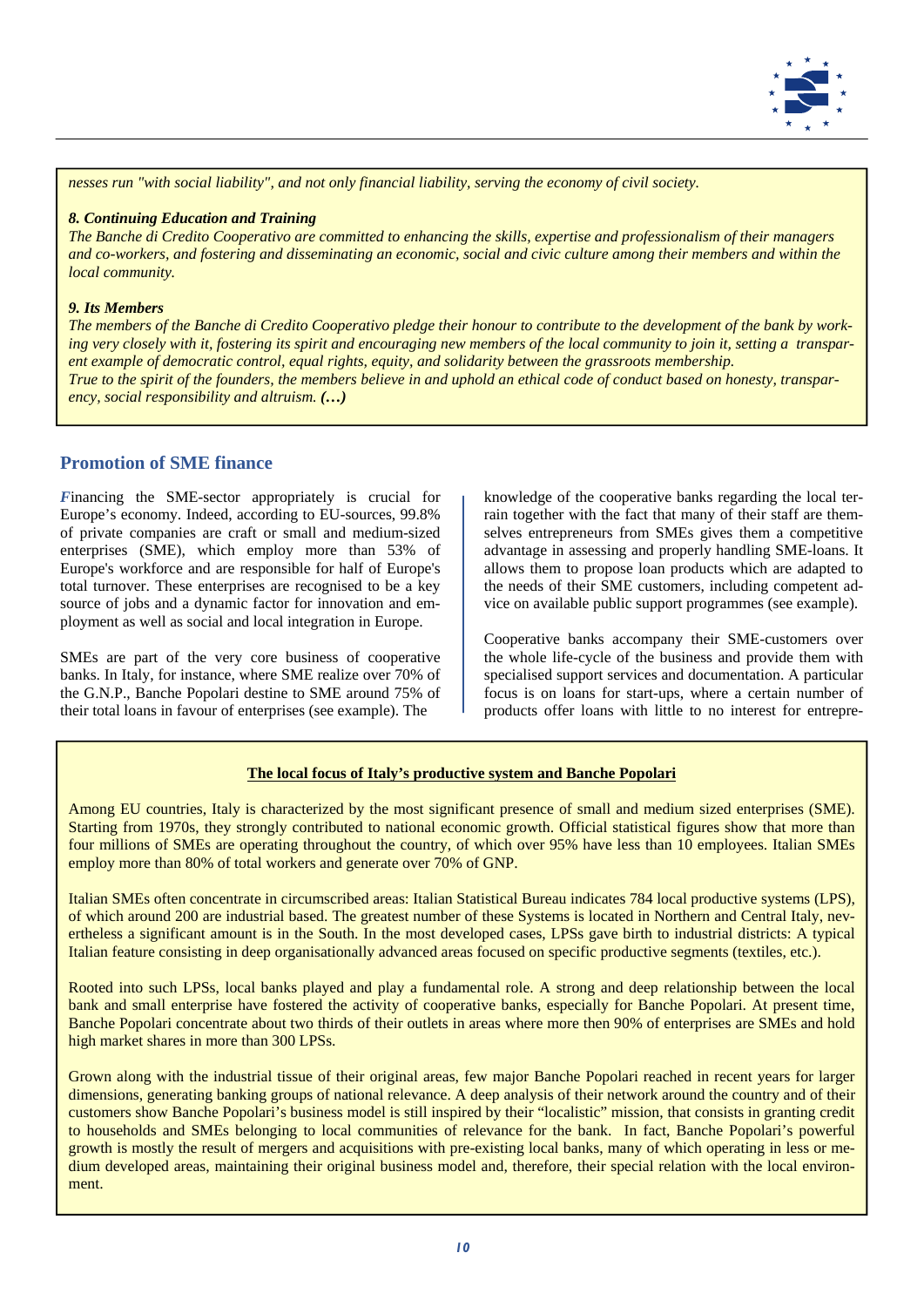

### **Example of SME-Service: GENO-Star**

One example of SME support services is GENO-Star from the German cooperative banks. It is a system which helps the bank in establishing the ideal finance mix for the loan applicant, taking into consideration all available support programmes, even for specific sectors. Using the client's data, GENO-star drafts a financial plan presenting the applicable financial support schemes, calculates the minimum amount of bank finance with a detailed repayment plan and outlines the application requirements for the support programmes at local, national and EU level, with the aim of keeping the financing requirements of the SME as low as possible. The automated nature of the programme allows the information to be available instantaneously. Applications for public support programmes is handled on-line, further shortening the processing of the credit application.

neurs who cannot raise collateral. One example for such products are the "Tremplin" loans, without interest or collateral, provided by the Crédit Agricole Caisse Regionale des Savoies. In France alone, of a total of 220,000 start-ups in

2004, 159,720 companies have been financed by cooperative banks, representing 72.6% of the total market share for start-ups.

Another crucial phase in the business cycle which requires particular attention and finance are business transfers from a retiring entrepreneur to his successor. These situations are characterised by both a greater business risk and by a particular financing need. Failed business transfers would result in great losses both in jobs and in crucial infrastructure. Cooperative banks accompany their customers in this difficult period by both providing the

new Basel II agreement.

**"Nexxt" Business Transfer Exchange Platform**

To facilitate the matching of old and young entrepreneurs in business transfers, the Federal Association of German Cooperative Banks participates in the business exchange platform "Nexxt".

The goal of this initiative, created by the Federal Ministry for Economics and Work in 2003 and to which over 25 organisations have signed up, is to match business "transferers" and "transferees" over an Internetbased contact platform, on which the businesses to be transferred and the CV's of potential take-over candidates can be posted.



All data is presented anonymously; the cooperative bank will establish direct contact between the parties, if there is serious interest in the offer.

### **Access to finance through mutual guarantees**

*O*ne particular feature of the cooperative movement are mutual guarantee schemes, which are based on the fundamental cooperative idea of pooling of resources.

SMEs typically suffer from a particularly low level of own funds in their capital structure and cannot always provide sufficient bankable credit collateral. As a consequence, they are disregarded by many in the financial sector for being a cost-intensive, riskier and lower-profit business.

To address this problem, most cooperative banking networks, usually in cooperation with SME organisations, have therefore set up their own mutual guarantee scheme or cooperate with an external one. The aim of the funds is to avoid

that viable projects could be rejected simply on the basis of a lack of collateral. The guarantee, which replaces the missing collateral, is given mostly based on an analysis of the business plan, of management's relevant competence and of future expected cash flows.

Also, the sector-specific expertise supplied by the SMEorganisations in the loan application process and the risk reduction resulting from the mutual guarantee often allows the SME to obtain more favourable credit terms than otherwise practiced in the credit sector.

This is a very efficient tool: Indeed, it is interesting to notice that a relatively small guarantee amount can have a high leverage effect on the volume of loans accessed and consid-

adequate finance solutions and specialised support services, e.g. an exchange platform for business succession, where the respective potential partners can be matched (see example).

Cooperative banks also engage in Dialogue with SME-organisations at local or national level (Chambers of crafts and Chambers of industry and commerce) which produces many joint initiatives, working groups and reports dealing with issues related to SME-access to finance. They also take SME concerns into consideration when conducting lobbying initiatives towards their national or the

European institutions. Thus, e.g., they have defended the interests of SMEs in the capital adequacy provisions of the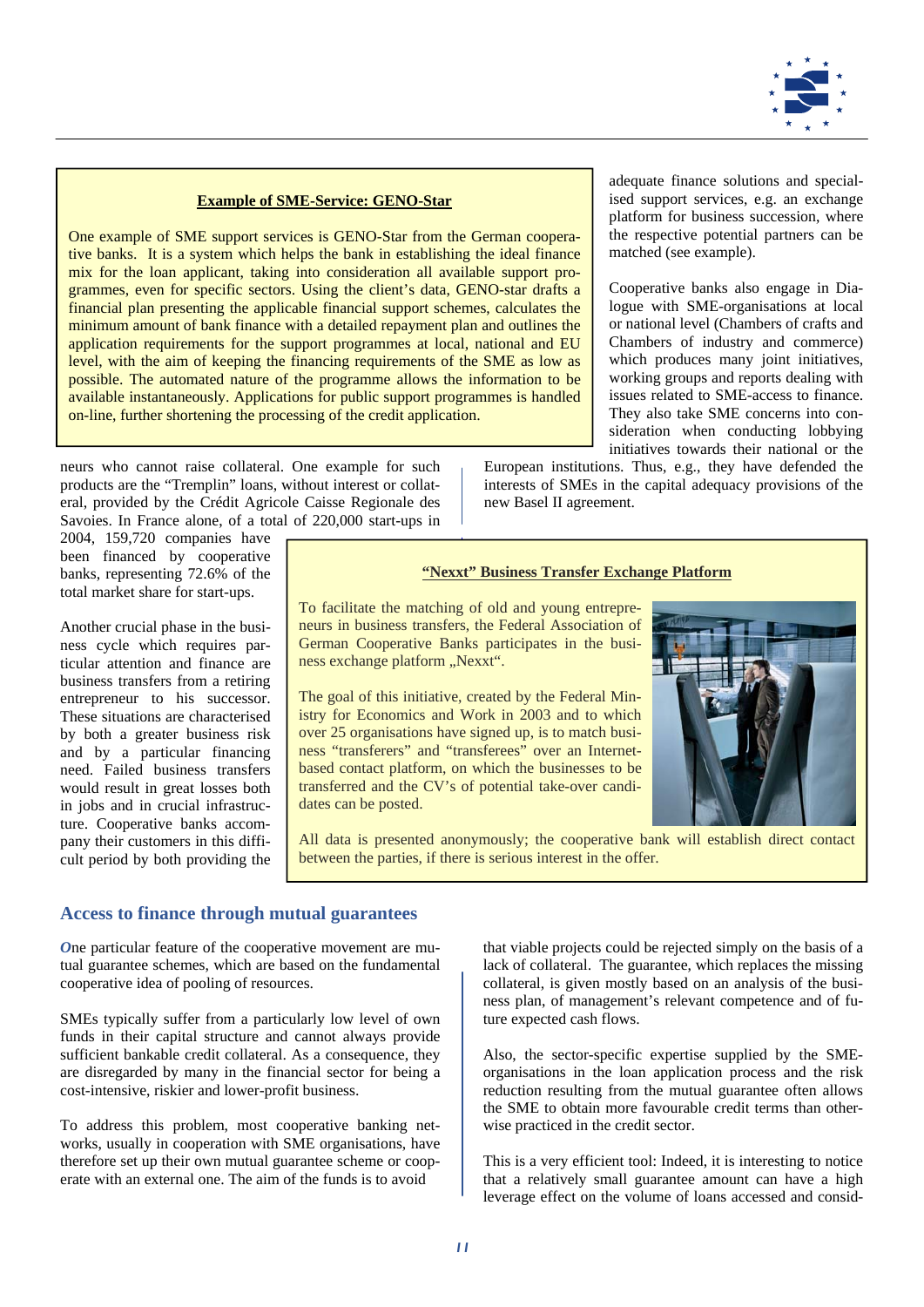

erably decrease risk exposure for the banks. Both of these features have a positive effect on the volume of SME loans granted. The effectiveness of mutual guarantee schemes in this respect has been highlighted by a recent Commission report<sup>5</sup>. Among the notable examples of Mutual Guarantee schemes, there are the SOCAMA (see example) and the SIAGI in France, the Bürgschaftsbanken in Germany and the Confidi in Italy.

## **Examples of mutual guarantee schemes:**

#### **SOCAMAs developed in cooperation with Banques Populaires:**

In France, a Law voted in 1917 authorised at the same time the creation of Banques Populaires and of Mutual Guarantee Societies. Most of the original MGS were founded among professionals of the same specialty (bakers, hair dressers, restaurants, hotels, taxiq, electricians, plumbers, etc.) at the very local level to support their peers in order to let them have access to credit. At the end of the fifties, more than 100 MGS were active in France.

Then, in cooperation with Banques Populaires, many of them merged at regional level to form multi-professional MGS under the name of SOCAMA. A national Federation of the SOCAMAs was established in 1980 and the SO-CAMAs were given the status of credit companies by the Banking Law dated 1984. Today, the SOCAMAs' members are professional organisations and Chambers of Crafts, representing over 250.000 SMEs, as well as the Banques Populaires.

Their role is to guarantee the repayment of loans granted by the Banque Populaire, after having reviewed the credit application on the ground of reputation, proficiency, capability of the individual and feasibility of the project submitted. To fulfill their commitments, the SOCAMA maintain a Guarantee fund built up with the contributions paid by all the members, and may use their total assets. Ultimately, their solvency is secured by a counter guarantee of the Banque Populaire.

SOCAMAs and Banques Populaires are offering together a special financing scheme called "SOCAMA Express loan", in order to simplify the application procedure and speed up the credit decision process. It may be used for the setting up of a new business or for the development of existing business and proved to be very successful. The SOCAMA may counter guarantee up to 100 % of the loan facilitating significantly the access to bank loans for small businesses that would have difficulties to be financed though traditional banking channels.



SMEs Mutual Guarantee Consortia (confidi) have been active for many years in Italy, in order to make access to banking credit easier for their members. These entities have been subject to interesting developments as a result of the Basel II Capital Agreement and the new national legal framework produce.

This is the case of Interconfidi Nordest, the first Italian "confidi", which operates in the Italian region of Veneto and started to transform itself into a Guarantee Co-operative Bank. Thus it assumes the legal status of a Banca Popolare which will operate only with its members. This step was necessary to give a quick answer to the new financial needs of a large number of local SMEs. Right in the middle of Italian north-eastern economic system, which is characterised by a strong and widespread small and medium sized entrepreneurship (a productivity model for the rest of the country), Interconfidi Nordest will make its formal request to Banca d'Italia before the end of first semester 2005 for operating as a banking institution. The new Banca Popolare for Guarantees will enrich the scope of financial intermediaries available to SMEs by operating alongside ordinary credit banks.

> 5 Microcredit for small business and business creation: Bridging a market gap, European Commission, DG Enterprise, November 2003.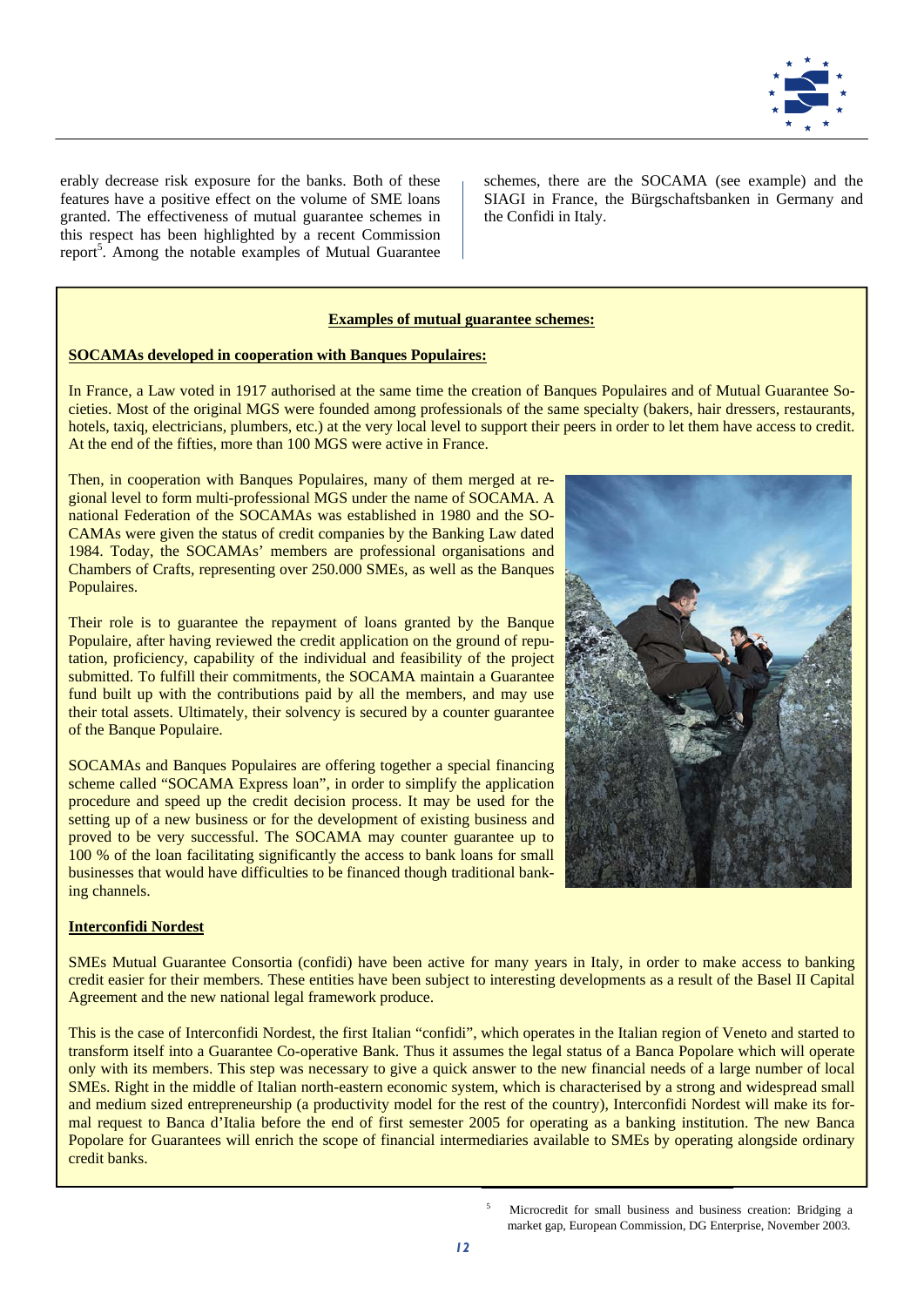

## **Special focus on agriculture and fisheries**

*C*ooperative banks have strong ties to the agriculture and fishing industries. Many of them have grown out of farming and fishing cooperative movements and are therefore specialised in these particular types of financing.

The Raiffeisen banks have their origin in the Raiffeisen movement, which has been founded in the  $19<sup>th</sup>$  century as a farming cooperative and nowadays exists in various European countries (Germany, Austria, Netherlands, Luxembourg, Finland, etc.). In the remaining Member States, similar types of cooperative banking networks with a strong presence in agriculture include among others the Crédit Agricole and the Crédit



(Portugal), Cajas Rurales (Spain), Banche di Credito Coop-

erativo (Italy), etc. The Crédit Maritime (part of Groupe Banque Populaire, France), has a very strong presence in particular in Brittany, where it is focussed on the financing of fishing cooperatives.

As they are embedded in the respective agricultural and fishing industries, these cooperative banks have expert knowledge with regard to industry-specific investments, such as the acquisition of fishing vessels or the purchase of farming equipment. These financial services are often indispensable to the continued existence of entire communities.

Mutuel (France), Caixas de Credito Agricola Mutuo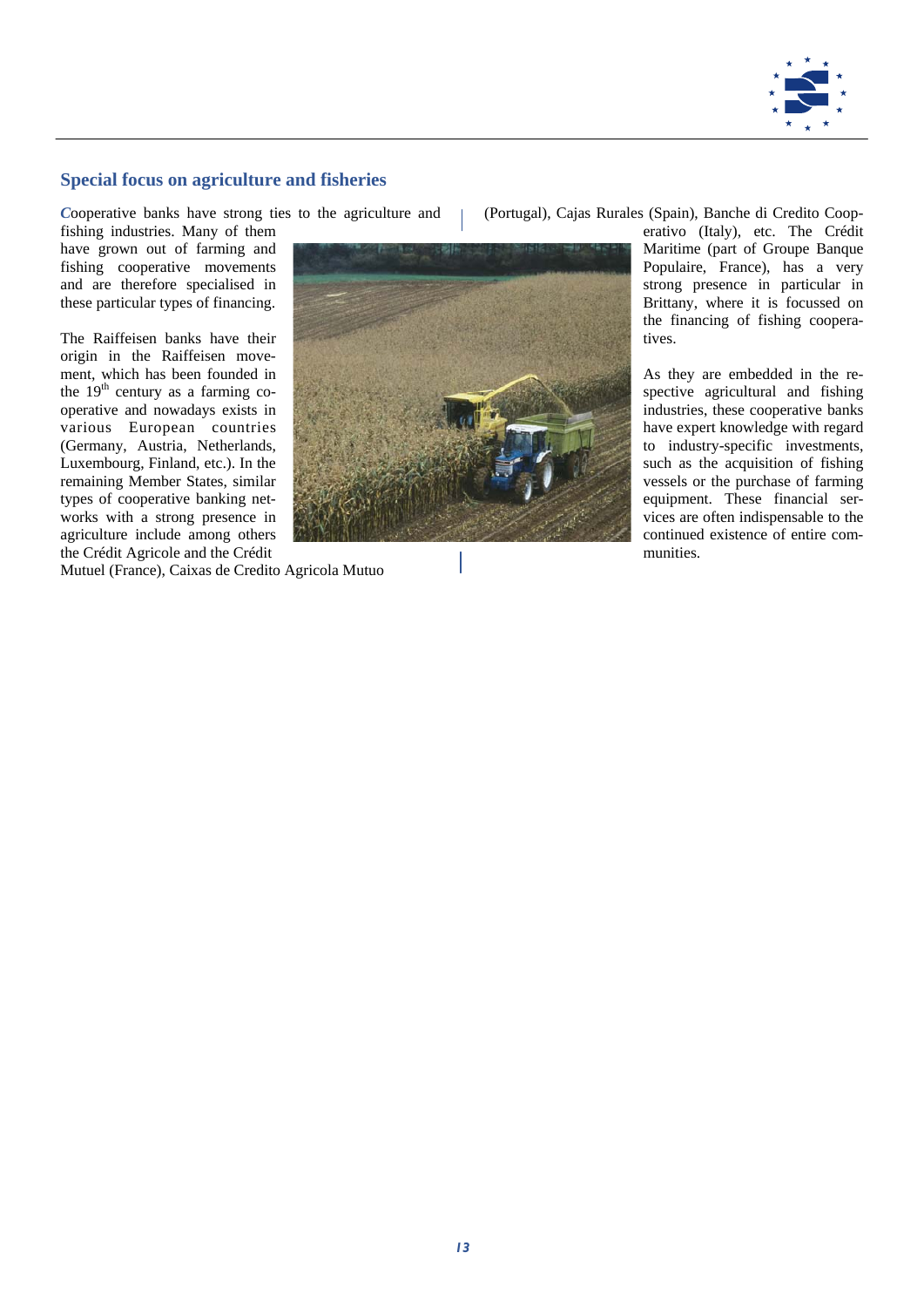

## *Socially Responsible Investment and Green Finance*

*C*ooperative banks are among the main suppliers of ethical and socially responsible investment vehicles. Different types of products are offered in this field: **Ethical funds** invest in shares or bonds of companies selected according to an ethical investment policy. The aim of such vehicles is to give retail or institutional investors the opportunity to finance investments in such fields as social housing, development aid, environmentally friendly technologies, etc. They also give the investor certainty that the fund, in which he is participating, will only finance projects and investments which meet the ethical and sustainability standards set by these funds (see example).

**Socially responsible funds**, but also some **savings account products**, in turn allow the customer to share a part of their gains with NGOs. Finally, there are innovative products, such as the "Carte Agir", issued by Banque Populaire, which gives a contribution to NGOs every time the card is used for a purchase, and the Rabobank coffee account, which allows gives customers the option of receiving their annual interest payment in form of coffee sourced from fair trade organisations.

Beyond offering Socially Responsible Investment funds, some cooperative banks pursue an integrated SRI approach, which gives the bank's clients a say in the evolution of the institution's SRI-policy. The Co-operative Bank UK is an outstanding example of this stakeholder involvement (see example). Similarly, at the GLS Gemeinschaftsbank, which is part of the Federal Association of German Cooperative Banks and is exclusively dedicated to culturally, socially and ecologically responsible finance, customers can also decide

## **Socially Responsible Investment policy at The Co-operative Bank UK and Banca Popolare Etica**

An alternative model of Socially Responsible Investment is provided by **The Co-operative Bank in the UK**. This approach is based upon on a set of investment guidelines, which cover the management of all the bank's assets and liabilities. Since 1992, the bank has regularly consulted with customers to establish how they want their money to be invested. The resulting Ethical Policy provides both positive and negative screening criteria, which determine the type of businesses and business activities the bank will and will not finance. The Policy is applied to all of the bank's assets (e.g., retail and syndicated loans, corporate leasing), liabilities (e.g., retail deposits and savings, and treasury dealings), and the investment of all retained balances.

The present Ethical Policy followed consultation with almost one million corporate and personal customers and is **all but**  unique in UK retail banking. An internal Quality Assurance Process, coupled with third party verification of Ethical Policy decisions, seeks to provide assurance to partners that the Policy is implemented in a full and rigorous manner. Since 2002, the bank has provided a detailed annual breakdown of all instances where business has been declined for ethical reasons, in its annual Sustainability Report. The bank reports that, in 2004, the annualised gross income foregone as a result of business opportunities declined by the bank's Ethical Policy Unit totalled £8.7 million.

**Banca Popolare Etica**, founded in Padova (Italy) in 1999 by 22 non-profit organisations with the support of other Italian Banche Popolari, immediately made a name for itself as the first Italian bank to manage credit allocations based on rigorous ethical principles. To "provide financial support to any initiative that brings about social benefit", the bank follows a selection process based on the following three elements:

1. **Sectors to be financed**: In Banca Popolare Etica's articles of association those sectors which are to be financed are clearly indicated. They include: Social Welfare collaboration (health and education services, assisting the less fortunate find employment, etc.); Environment (nature preservation, eco-compatible development activities); International collaboration (collaboration towards development, microcredit, fair and equal trade, etc.); Culture and Society (quality of life, cultural and public service initiatives in the local areas etc.).

2. **Ethical-Environmental Preliminary Inquiries**: In the evaluation of loan requests the Bank, in addition to using the traditional economic investigative methods for evaluation, carries out an ethical-environmental investigation to check that the project to be financed meets the statutory indications mentioned above and furthermore to assess the credibility of the beneficiary. The evaluation of the beneficiaries is also takes into account their conduct with regard to: clarity in dealings, democratic participation in decision making processes, respecting the right to equal opportunities, attention to local communities, respect for the environment, social promotion, respect for working conditions, attention to voluntary services and solidarity.

3. **Loan Evaluations Committee**: Ethical environmental investigations are carried out by local Bank Committees which are made up of members of the Bank residing in the areas. The loan requests are presented to these local Committees who entrust one or more of their members with the evaluation. The Ethical Committee and Board of Management of the Bank regularly check the correct application of evaluation procedures.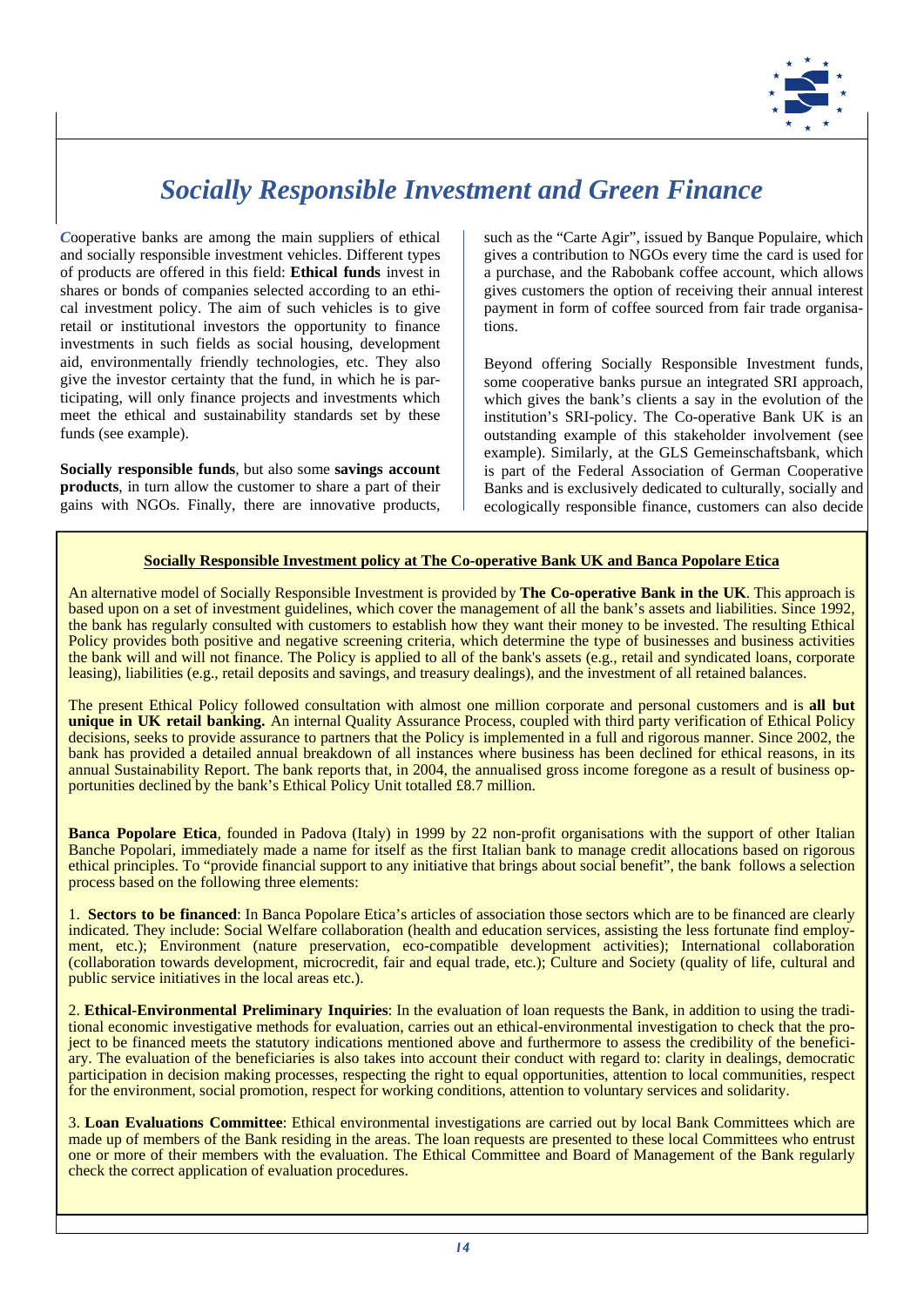

in which projects their deposits are invested and are informed on the loan assessment. Another remarkable example is the Italian Banca Popolare Etica, which grants every single loan according to rigorous ethical principles.

## **Socially Responsible Investment products at Banque Populaire and Crédit Agricole**

After the creation of "Faim et Développement", the first socially responsible fund in France (in 1984), **Banques Populaires** has developed a very large offer of socially responsible funds and banking products (socially responsible current account, credit card, saving accounts, …).

All these socially responsible banking products give to their holders the opportunity to give a part of their financial interests (50%, 75% or 100%) to a chosen association, charity or NGO, acting in the field of humanitarian aid, social housing, health, environment and ecology, protection of children and disabled persons, …

In 2004, the donations given through these socially responsible financial and banking products exceeded  $\epsilon_1$  million.

For an example of how a SRI fund work in practice, it is useful to consider **Credit Agricole's** two socially responsible investment funds, FCP Pacte Solidarité Logement and FCP Pacte Vert Tiers Monde, for which half of the interest earned goes respectively towards Housing projects for the most vulnerable people and towards projects in developing countries. Individuals investing in one of these two funds benefit from a tax deduction of 60% of their donation. Since 2000, 57 projects have been financed for €766 000.

The proceeds are managed, and the investments selected, by Fondation Solidarité Mutualiste under authority of Fondation de France, a highly respected independent institution. The funds have the Finansol quality label which vouches for a transparent and responsible use of funds. The Foundation does not make direct investments, instead funds are channelled to specialised organisations.

Another fund by Crédit Agricole, FCP Atout Valeurs Durables, is an investment fund composed of shares from European companies which have subscribed to a sustainable development strategy with regard to business, social relations and the environment. Crédit Agricole has also a SRI specialist subsidiary, I.D.E.A.M (Integral Development Asset Management). This portfolio management company offers exclusively Socially Responsible Investment strategies to institutional and corporate clients based in Europe. I.DE.A.M manages about € 900 million and represents roughly 20 % of the French market.

## **Green Finance**

*A*n increasing focus lies on the development of green investment vehicles, as concerns about the sustainability of today's economic activity without negative impacts on the environment grow.

Cooperative banks, with their traditional link to agriculture and the rural community are in a privileged position and have the responsibility to make a difference. Thus, they contribute both to the Sustainable development policies of the EU and to the respect of the Kyoto Climate Treaty.

At the local level, green finance can take place in as diverse fields as sustainable energy, e.g. through financing of wind-farms (see example) or bio-mass fermentation installations. Besides sustainable energies, other aspects cover investments into environmentally friendly green houses, the development of organic farming, biodiversity and agricultural nature conservation.

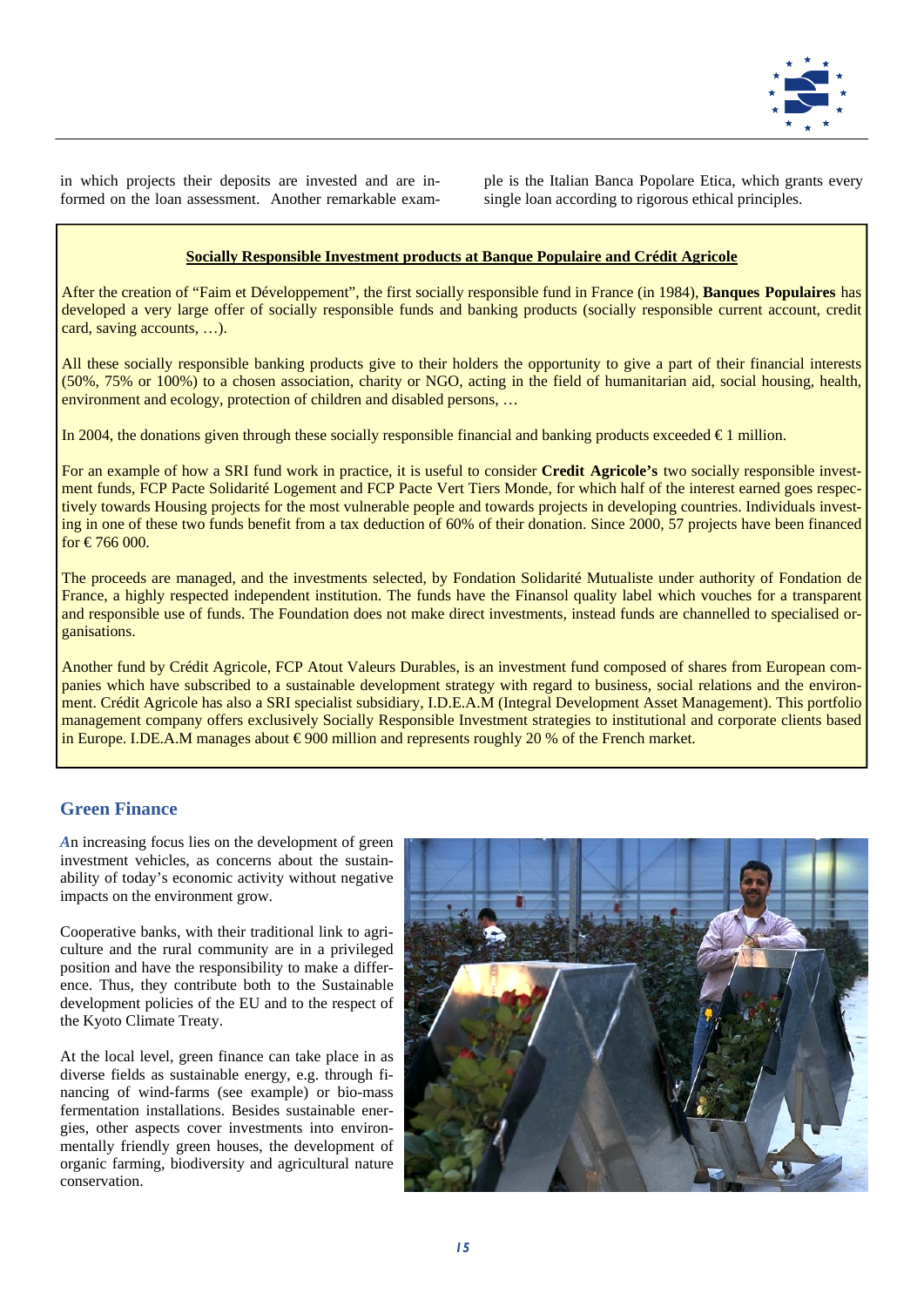

## **Green Finance at Rabo Green Bank**

Since it was established in 2000, Rabo Green Bank, an entity of Rabobank Nederland, has flourished. In the last three years, the consolidated loan portfolio of Rabo Green Bank grew from € 500 million at the end of 2000 to over € 1.8 billion at the end of 2004. The total assets of Rabo Green Bank increased over the same period from € 627 million to over € 2.0 billion, making Rabobank the market leader for green finance in the Netherlands with a market share of 50%. In market segments such as organic farming, agricultural nature conservation, wind energy and green label greenhouses, Rabo Green Bank is the leading green fund in the Netherlands. The strong competitive position enjoyed by Rabo Green Bank is due partly to the contribution of private investors, the dedication of environmentally conscious entrepreneurs and the efforts of the local Rabobanks and

other units of the Rabobank Group.

#### **Rabobank financing windpower**

Rabo Green Bank has financed 17 windmills in the polder of Flevoland. This province is primarily an agricultural area and most of the windmills have been erected on the property of farmers. In this project the farmers cooperate in a joint venture, and the financing has been arranged on a 'green' project basis. The farmers have also joined hands in negotiating an agreement with the power companies for the wind energy they produce. This wind farm is one of the largest onshore windmill projects in the Netherlands.

Among the products classes that cooperative banks offer in green finance are:

- Low-interest **loans** for ecological investments, such as "PREVair" by Banques Populaires. The loan decision in this case is made by an independent expert committee on the basis of an ecological assessment. Other loan products target ecological investments for professionals of specific industries, such as "prêts Express Socama Environnement » for SMEs in the car industry, or "Prêt environnement" by Crédit Agricole, which promotes sustainable ecological investments in agriculture. Similarly the Austrian Raiffeisenbank Niederösterreich has been active as an environmental bank by financing e.g. cars with catalytic exhaust system.
- Environmental **savings accounts** or environmental **investment funds**. E.g., the Italian BCCs have launched a green fund in partnership with the World Wildlife Fund, *Aureo WWF Pianeta Terra*, which adopts socially responsible criteria (negative and positive) to select investments and allocates a part of profits to WWF initiatives for the environment.
- "Green" **investment banking** services, such as structured finance and leasing for wind-mills and waste treatment plants. At international level, environmental and



social concerns are taken into consideration in the scope of development/project finance of Rabobank and Credit Agricole, which have signed the "Equator principles" on responsible project finance<sup>6</sup>. Where relevant, the banks make assessments of environmental risks and the impact on social issues from the point of view of both risk management and sustainability, such as compliance with social standards and human rights, respect for animal welfare, responsible use of genetic modification and environmental impact of energy projects. Wherever the requirements are not fulfilled, project finance is denied.

Other initiatives are aimed at promoting ecological awareness among the banks' customers. Thus, Crédit Agricole has a trophy for the best environmentally friendly projects in agriculture. The competition is organised in partnership with the « Forum de l'Agriculture Raisonée Respectueuse de l'environnement (FARRE) », an ecologically minded farmers association. It should be underlined that the bank also follows an environmentally friendly management of its own 7000 hectares of forest according to a Sustainable Management Charter.

Of course, it goes without saying that the cooperative banking sector's commitment to the environment is also reflected in internal energy and paper saving policies.

<sup>6</sup> http://www.equator-principles.com/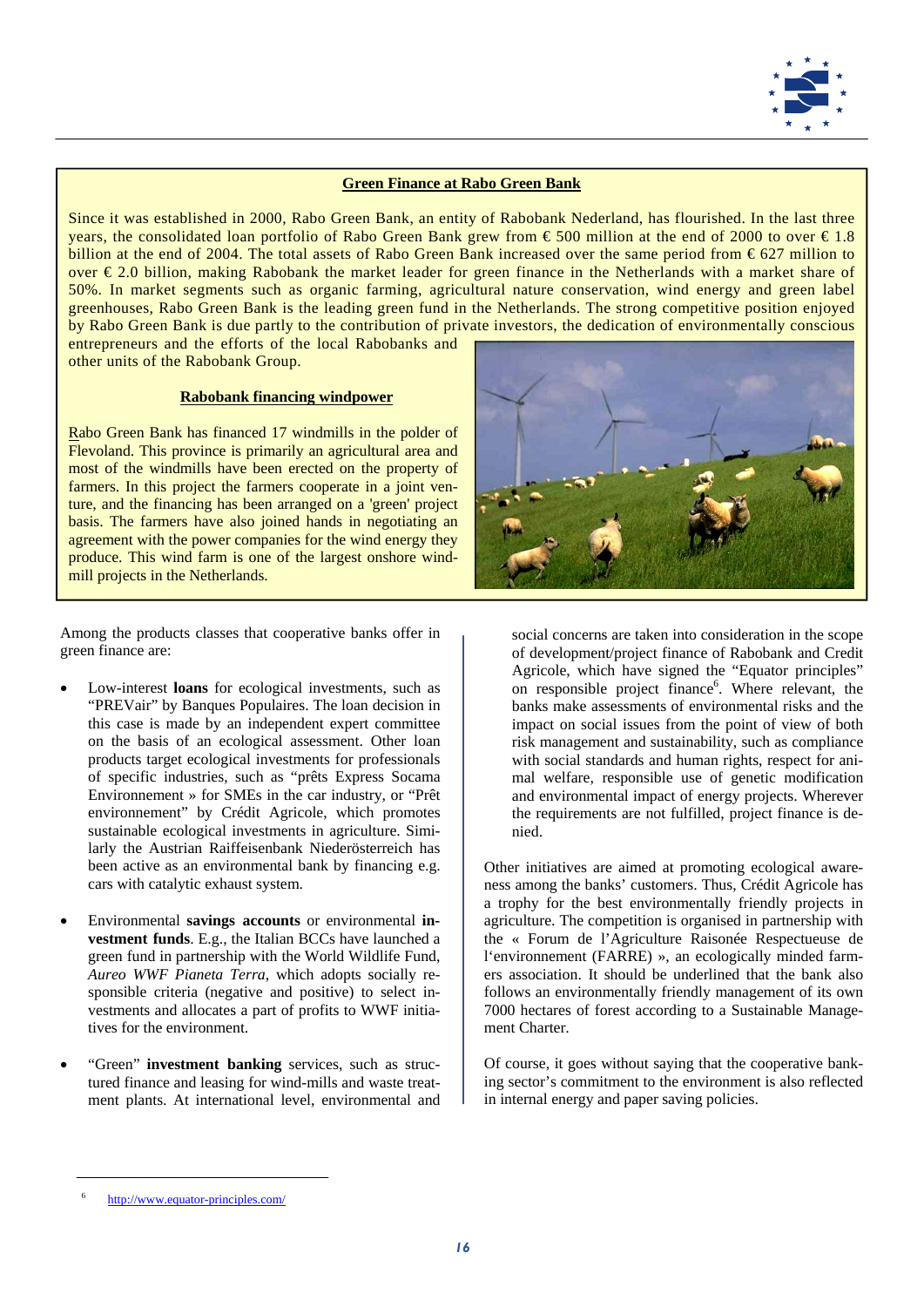

# *Microfinance, Social Integration and Cooperation*

## **Social integration through microfinance**

*M*icrofinance is particularly important both from a social and an economical perspective and thus is of direct relevance to the EU's policies in the fields of CSR and social cohesion. The prominent role cooperative banks play in this field in the European Union has been underlined in a recent Commission report<sup>7</sup>.

and "Association pour le droit à l'initiative économique" both aiming at the economic reintegration of long-term unemployed (see example), the Italian "Radici project", focussed on the specific needs of entrepreneurs of the immigrant community (see example), and the Policoro project supporting start-ups by young unemployed in the south of Italy in

#### **ADIE (Association pour le droit à l'initiative économique)**

The Crédit Mutuel, Crédit Agricole and Banques Populaires cooperate together with the « Association for the right of economic initiative » (ADIE), created in 1989, in order to facilitate the social inclusion of people, which are excluded both from the job market and the conventional banking system, by helping them to set up their own business and own jobs.

The ADIE and its local partners screen the projects for creation of microbusinesses and ensure the technical and social support for the projects. The participating cooperative banks finance and administrate these solidarity loans, which are examined and approved by a joint credit committee.

ADIE, which the Conseil d'Etat has recognised as supporting the « public interest » on 10 January 2005, has given 5700 loans in 2004 alone. The association, relying on a staff of 700 voluntaries, has since its beginnings in 1989 helped creating 24 897 companies and 29 876 new jobs.

ADIE supports a great variety of projects. The decision criteria hinge as

much on the viability of the project as on the capabilities and determination of the entrepreneur. The survival rate of these companies (64 % after 2 years of existence and 54 % after 3 years) is higher than that of individual companies at national level. Considering the precarious situation of the credit recipients, payment defaults are relatively low with about 5,88%.

These results are the outcome of an efficient cooperation between the local partners, the ADIE and the French cooperative banks.

With microfinance, cooperative banks support the economic reintegration of vulnerable segments of the population, which are often considered less bankable than traditional customers by some providers of finance because they are socalled « working poor », long term unemployed or may belong to other disadvantaged parts of society. By granting access to credit, microfinance encourages self-employment and private sector initiative and thereby contributes to the stability of both the EU's economy and society.

There are many illustrative examples of microfinance and start-up schemes, among which the French "France Active"



partnership with the Catholic Church.

There are of course also other tools to promote social integration. Crédit Mutuel's FCP France Emploi, e.g., is an investment fund aimed at creating jobs by supporting companies which hire people that are in precarious situations. Half of proceeds of the fund are given to "Association France emploi". In other cooperative banks, customers can support solidarity projects by investing in Solidary Savings Account, such as Codesol by Banques Populaires.

Cooperative banks also participate directly in solidarity initiatives. Among these initiatives can be found Crédit Mutuel's Covenant with the "Secours Catholique" to facilitate access to credit and technical support for small start-ups and restart help for victims of acts of god (AZT Toulouse, Gard floods); structures in support of customers or non-customers in financial

difficulties; the direct financing of social housing through specialised loans, etc. Often, these investment projects are channelled through the respective banks' foundations, e.g. Rabobank foundation.

Finally, cooperative banks have an impact on unemployment levels by helping create new and maintain existing jobs, both by giving specific support for initiatives by young entrepreneurs and through their socially responsible internal restructuring policies. Some of them directly assist jobseekers in form of recruitment advice in competence centres, as is the case of the Bred (Banque Populaire ).

<sup>7</sup> See footnote 5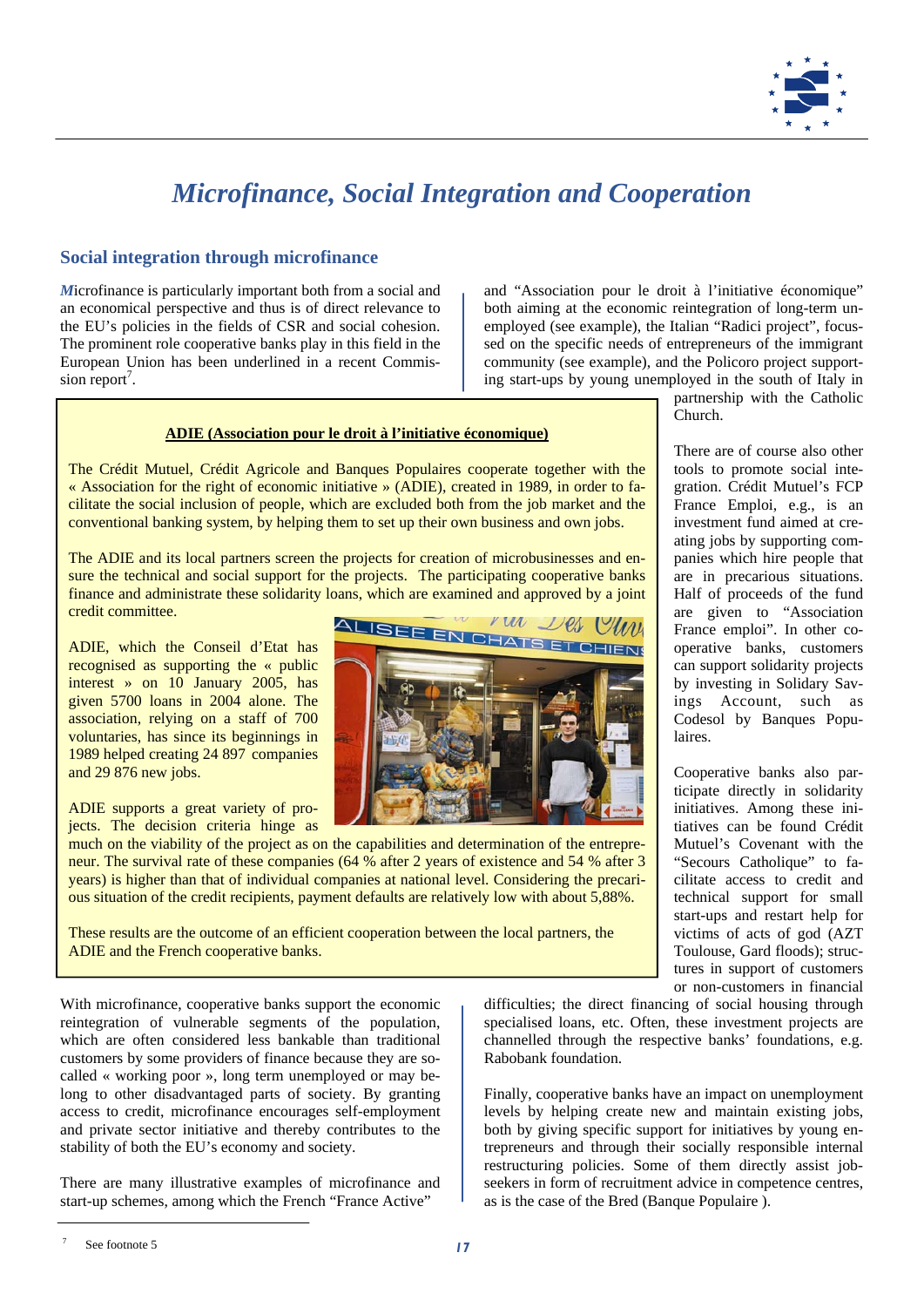

### **The Progetto Radici: Special services for immigrants provided by the Banche di Credito Cooperativo**

Immigrants, which are often excluded from access to certain financial products and services, constitute a particular focus of the Italian Banche di Credito Cooperativo. Counting ca. 90.000 clients among the immigrant population, the BCC have recently conceived a special product range to address their specific needs, entitled the Radici Project. It is a multiservice bank account which combines traditional features of a bank account (ATM and POS, mortgage loans, loans to start business…) with special dedicated services such as money transfer, etc...

Overall *Radici* is a social banking tool, designed with Bologna University *(Economic Department)* and Immigrants' Associations, characterized by a global approach which provides customers with business, cultural and other relevant information, e.g. regarding the Italian Immigration Law. An intensive training program has been organized to skill more than 250 staff from commercial and front offices. Specific information materials have been distributed through several Trade Unions, Immigrant Associations, Public Agencies, NGOs, Catholic Churches and Associations, and through the involved BCCs network. Posters and leaflets are available in five languages: Italian, English, French, Spanish, and Arabic.

Among the products provided within the framework of "Progetto Radici" are:

- "Bonifico Friendly", which is a money transfer service towards the country of origin of the client. The transfer is affordable, fast and safe, and works even when the recipient does not have a bank account. The customer can transfer up to  $\epsilon$ 2.500 per order for a charge of  $\epsilon$ 6.
- The BCC offer a prepaid credit card, "Tasca", with a three year validity. It is usable internationally and rechargeable up to  $\text{\textsterling}500$  for a base cost of  $\text{\textsterling}5$ .
- The "Ethical Leasing" is the first Italian leasing product with social aims. This product is, among others, also intended for legally residing immigrants, which need to lease machines or automobiles for their business start-ups.

## **Cooperation in developing countries**

*I*n addition to their activities in social integration at national level, cooperative banks are strongly committed to international cooperation and development work. In doing so, their

actions represent a significant complementary effort to national and EU development policies.

Cooperative banks bring a particular contribution to developing countries as they set up a grass roots financial sector, which pools the resources of the local communities and reinvests in them. The cooperative values of self-responsibility and democratic participation in the decisions of the cooperative reinforce the cohesion of potentially vulnerable populations and thus underpins the sustainable development of an efficient civil society. The banks' actions reside as much in a

transfer of know-how with regard to modern financial management as in a financial participation in the newly created banking networks.

Nearly all national cooperative banking organizations dispose of specialized institutions (associations, foundations, independent banks or consultancies), which are active in setting up cooperative banking networks throughout the developing world. Most focus on a variety of countries mostly in Latin-America, Africa and Asia. Thus e.g. Rabobank

Foundation sustains over 150 projects every year in more than 40 countries. One of these is the "Working Women's Forum" (WWF), which is a non-political women's move-



ment which started spontaneously 25 years ago in India. The aim of the Forum is to help women in their continuous battle for rights. Originally started by about 800 women, its membership now exceeds 700.000. Rabobank Foundation supported WWF since 1979, the UN Year of the Child. Noteworthy is her support for WWF's savings and credit cooperatives. Thanks to the

support - not only financial, but also providing practical ground support to staff and members of WWF- from Rabobank Foundation and other donors, it has managed to raise the standard of living of many of the very poorest women.

Others cooperative banks have focused on single countries, e.g. the Italian BCC's "Microfinanza Campesina" project in Ecuador, where 120 Italian Banche di Credito Cooperativo are leading a partnership with Codesarrollo (a Co-operative Bank that represents, supports and promotes the birth of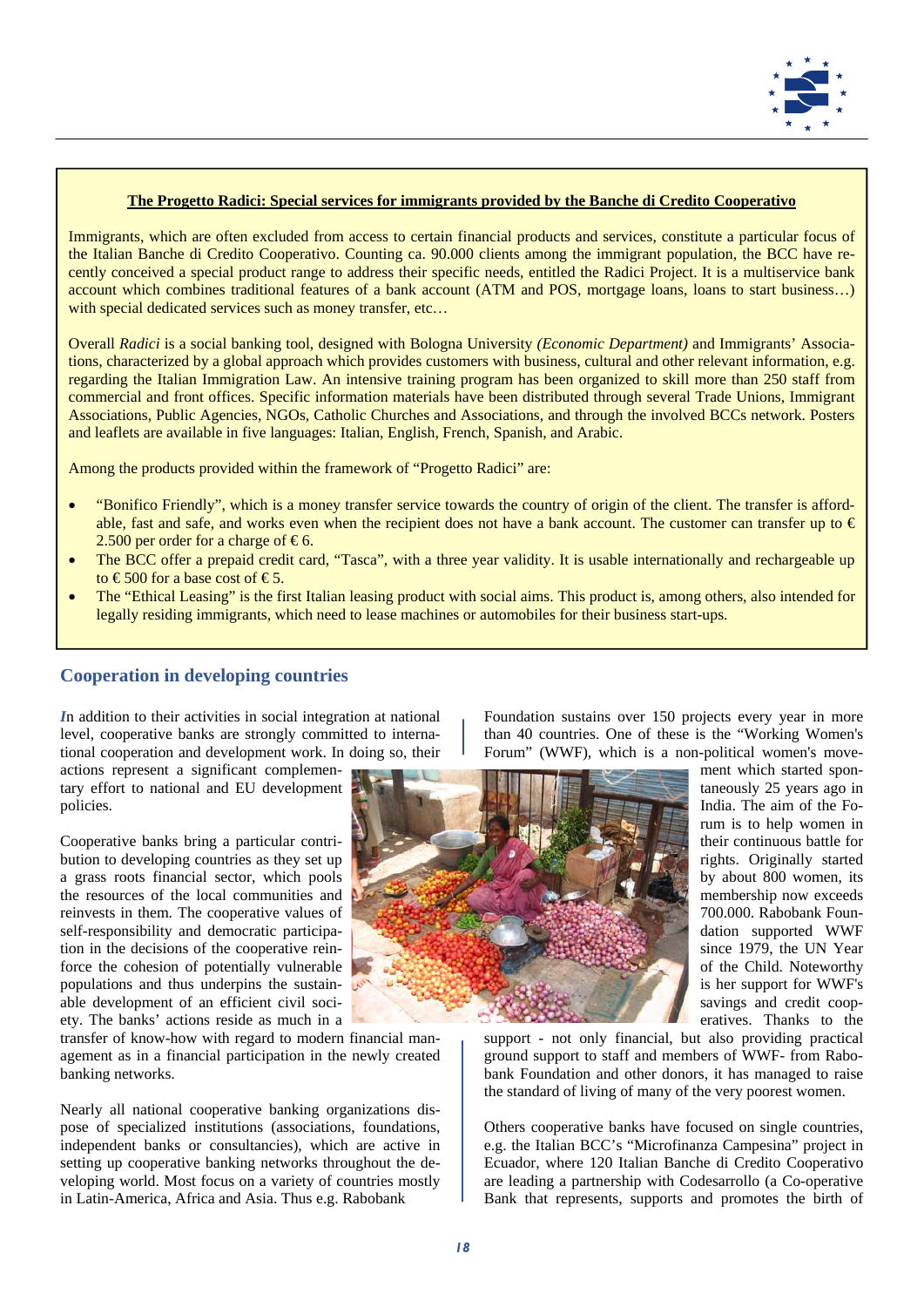

Ecuadorian Co-operative Banks) to decrease poverty in Ecuador trough microfinance and self-help projects, involving funds of about € 13 Million.

But, aside from setting up financial services structures, development aid can also take the form of direct or indirect infrastructure projects. Thus, e.g. Crédit Agricole Solidarité

et Développement supports projects aimed at fulfilling first needs, such as access to clean water, health, education, cattle breeding and crops, improvement of nutritive and sanitary quality of local agricultural production, renovation of health centres, participation in reforestation programme (in cooperation with French associations working with local



NGOs), etc. The decisive criterion is that, in accordance with the cooperative principles, such projects are sustainable and that they develop responsibility. One of the main programmes is the Sahel Vert project covering Senegal, Niger, Burkina Faso and Mali. In 20 years, 280 projects have been initiated for  $\epsilon$ 4,3 million. Another example for direct development projects is the support by the Austrian Popular Banks for AMREF, which is an African association of "Flying doctors", aiming at providing medical services to populations in remote areas of about 30 million people.

Some cooperative banking associations also enable their

employees to make a difference by participating in development projects. Thus, staff of the Bred in the Banque Populaire Group, which cooperates with different NGOs, can bring in their specific competences in missions of 2 to 3 weeks in developing countries.

Of course, thanks to their extensive experience in development assistance, most cooperative banking networks have also swiftly responded to the urgent need following the South-Asian Tsunami catastrophe of the  $26<sup>th</sup>$  December 2004 with a variety of projects (see example).

Last but not least, many national cooperative networks have also undertaken indirect action by sourcing products, notably coffee, from "fair trade" organisations.

## **Example of development activities: CICM**

The International Centre of the Crédit Mutuel (CICM), France, has the goal to promote banking services for people in developing countries. It contributes to setting up cooperative savings and credit networks, which are financially sustainable as well as technically and politically independent. It is mainly active on the African continent in Congo (163 000 members), the Central African Republic (48 000 members), Sénégal (209 890 members), Mali (34 216 members) or Cameroon but also in Asian countries such as the Philippines (3600 members, since 2002) and in Cambodia. Most recently, the Bank of West-African Mutualist Institutions (BIMAO) has been licenced and will start proposing new products and services to its member organisations in Mali and Senegal at the beginning of 2005. Crédit Mutuel is a shareholder of the BIMAO by 34% and CICM participates in its Management Board.

The CICM assists the networks on their way to autonomy. It delegates leading personnel from Crédit Mutuel for missions between 2 to 5 years to cooperate on the respective projects; 32 staff have already concluded such assignments for the CICM. The work consists of informing the population and of ensuring the professional training of employees, elected representatives and the Chairmen of the cooperative banks. The CICM provides the local credit institutions with technical tools and knowhow from the Crédit Mutuel in such areas as training, membership involvement but also on management, internal audit and controls.

Since its inception, the activities of the CICM have contributed to creating around 800 jobs in Savings and Credit Cooperatives, which nowadays freely manage credits of a total of 5 billion CFA francs. The main sectors supported are agriculture, livestock breeding, commerce and crafts. The final goal of Crédit Mutuel is to allow men and women to organise their economic independence freely and autonomously and to promote the cooperative model.

| <b>Some figures Mali</b> | 310 elected staff             | Sénégal 1 050 elected staff    |
|--------------------------|-------------------------------|--------------------------------|
|                          | 220 employees                 | 265 employees                  |
|                          | 34 216 members                | 209 890 members                |
|                          | 26.5 bn francs CFA in savings | 25,30 bn francs CFA in savings |
|                          |                               |                                |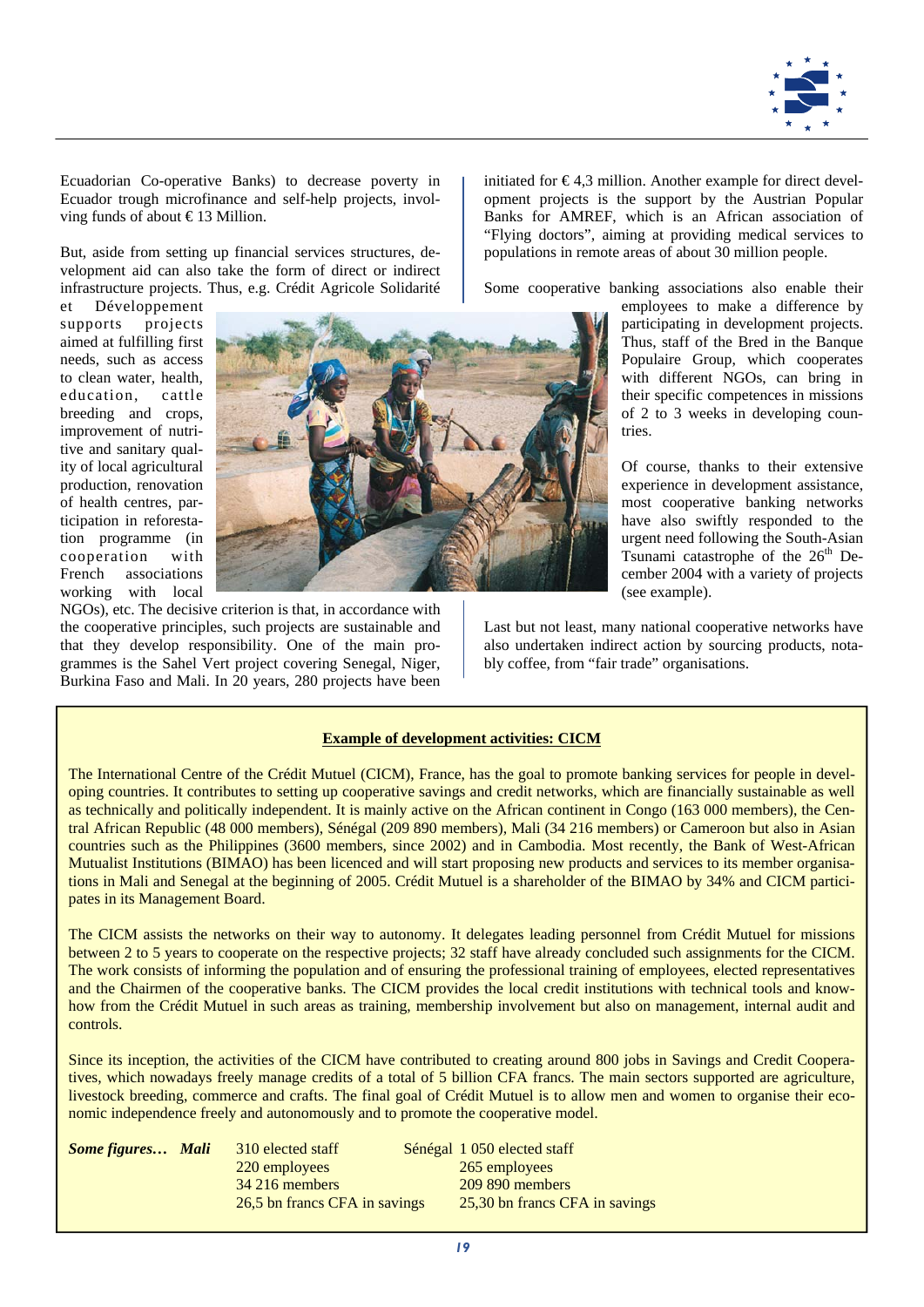

### **Special Focus: Tsunami relief efforts:**

Cooperative banking networks throughout Europe have acted swiftly to provide both emergency aid as well as medium- and long-term reconstruction support after the Tsunami catastrophe. While no final count is available, it is estimated that cooperative banks, their customers and employees gave donations in excess of  $\epsilon$  16.200.000. Among the cooperative banking networks taking part in the effort were, among others, the Rabobank, the Federal Association of German Cooperative Banks, the Banques Populaires, the Crédit Agricole, the Italian Banche di Credito Cooperativo, the Co-operative Bank UK, the Austrian Popular as well as Raiffeisen Banks, the Finnish OP-Bank and the Polish KZBS.

Most reconstruction efforts centre on youth centres, housing, water treatment and economic infrastructure. Thus, e.g. the Italian BCC aim not only at rebuilding the fishing sector's damaged infrastructure, but intend to seize the opportunity to lay the foundations for a more disversified and sustainable economic development by sponsoring other sectors, such as tourism, crafts and commerce. Rabobank Foundation in turn has included support for agricultural activities by initiating projects to rebuild local coffee processing and export capacities in Indonesia as well as agriculture and cattle farming in India.

There is a variety of concrete projects, many of which are partnership projects aiming at reaching economic sustainability. This is a form of long-term cooperation chosen, e.g. by the German cooperative



banks or by the Italian BCC, which, in cooperation with Caritas Italy, have adopted a whole fishing community in the Chilaw district of Sri Lanka and set up microcredit programmes. The Austrian Popular Banks started a project to gather funds for the purchase of fishing boats in order to support the economic livelihood of the victims. Likewise, the Austrian Raiffeisen Banks have collected  $\epsilon$ 4 Mio to rebuild an entire village. Also, the Popular Banks participated in a coin collec-



tion action in favour of "SOS-Kinderdorf" with the aim of rebuilding schools and youth centres. Crédit Mutuel helped with the realization of a song, registered by famous French singers, which generated more than  $\text{\textsterling}1.2$  million.

While the polish cooperative banks (KZBS) have chosen to support cooperative partner organisations in both India and Sri Lanka, most other partner organisations are NGOs, among which Caritas Italy, the Red Cross, UNICEF, and others. In the case of the Cooperative Bank UK, e.g., half the money will benefit the Co-operative Aid Development Fund, set up in the wake of the disaster and co-ordinated by Cooperatives UK, to support the redevelopment and rebuilding of communities hit by the tsunami. The other half will be used to help support this year's "Make Poverty History" campaign, an alliance of charities including Oxfam, Christian Aid, and Comic Relief which aims to narrow the gap between the world's rich and poor countries. Cooperative bank's experience in development project management allows an efficient

use of resources. Thus, e.g. Crédit Agricole, will manage its financial participation of €2 million through its association Crédit Agricole Solidarité et Développement (CASD). Projects will be monitored four times a year to ensure efficient use of resources. Project staff will be able to rely on the expertise of the regional Calyon investment banking teams.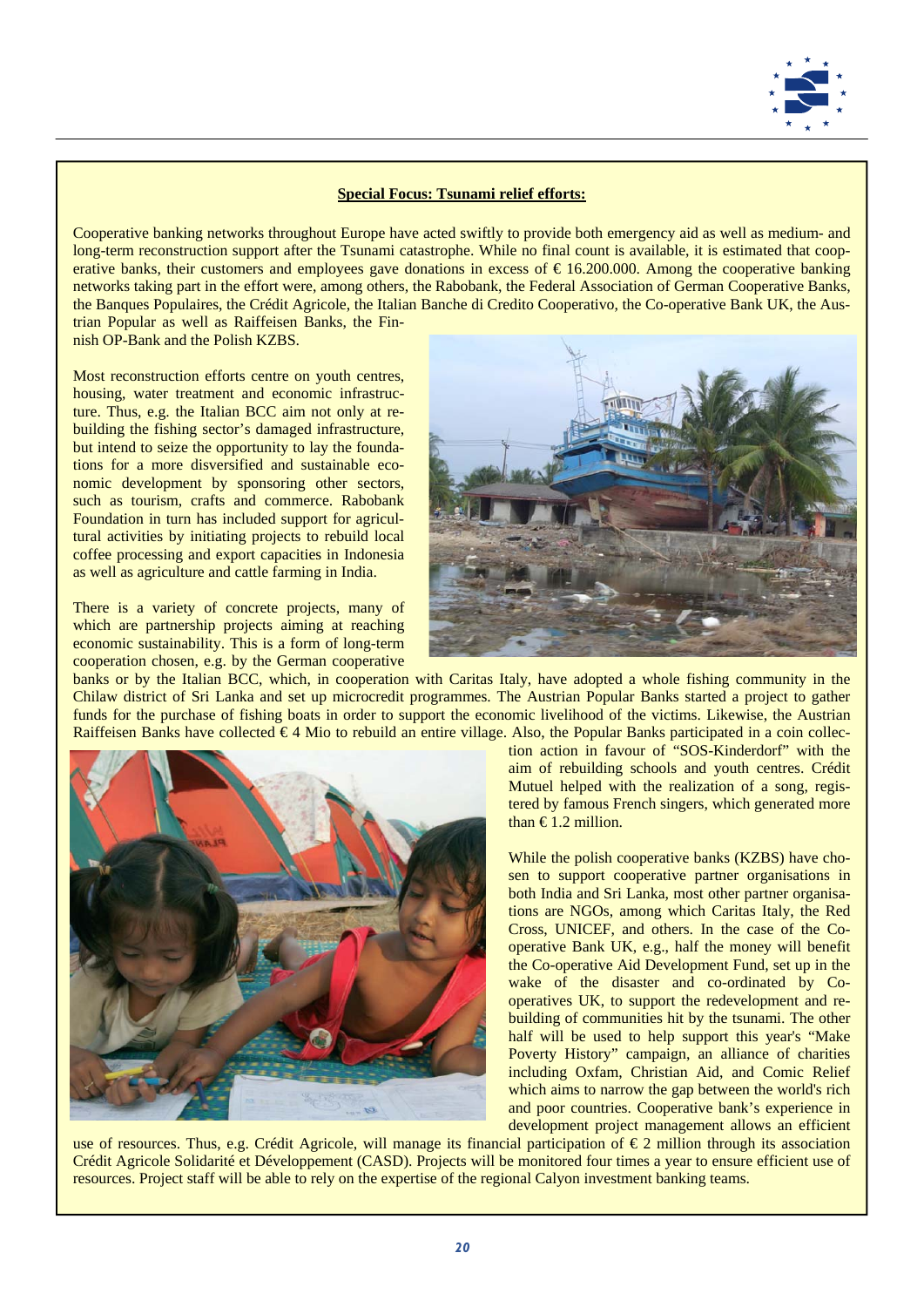

# *Responsible Citizenship, Charities and Sponsorship*

*C*ooperative banks are fully committed to, and part of, the society in which they operate. In this perspective, cooperative banks undertake numerous initiatives for the economic, social and cultural development as well as the cohesion of their local communities.

They use part of their proceeds to support actions, which often rely on the voluntary involvement of staff members. Most of these activities are undertaken by local cooperative banks at a local level, as they know the needs and customs of their communities best. To illustrate: in 2002, the Italian BCC supported about 58.200 initiatives in local communities (art, non profit organisation, education health...) for  $\epsilon$  66,5 million and in 2003, the Italian Banche Popolari granted the same kind of initiatives for  $\epsilon$  70 million; every year in Italy the cooperative banks destine to social contributions a share of their proceeds 3 times higher than the other Italian banks.

Where there is an added value, cooperative banking networks become active at national level. Their activities are usually channelled through Foundations set up for this purpose. These Institutions are active in social and economic development projects as well as in caritative initiatives in the fields of, e.g., social integration, literacy, orphanages (see example), etc. Thus, for example, the Polish cooperative banks sponsor medical equipment for hospitals, refurbish hospital and school facilities, etc. Likewise, the Austrian Popular Banks support the "Concordia" project, started by the Jesuit Georg Sporschill, Caritas, in 1991 to build a house for Bucharest's' street children and relieve their poverty.

Furthermore, cooperative banks also organise events as sponsors in the field of youth activities, sports, culture and local art venues. Among these initiatives are, e.g., youth contests and artistic events by the Polish cooperative banks, or the Foundation "Pays de France", of Crédit Agricole, which supports projects to help maintaining architectural artistic and cultural heritage as well as traditional craftsmanship. Since its inception, about  $\in$  18,9 million were spent on over 756 projects, ranging from the restoration works on historical landmarks over sponsorship for historical industrial architecture. The Group also sponsors the Musée Guimet, the Theatre du Châtelet and the creation of the Louvre's Internet website. In the area of sports sponsorship, Banques Populaires have pursued a particular focus on the marine environment: In cooperation with Fédération Française de la Voile its supports 1125 sailing clubs and 420 sailing schools, cofinances 1300 sails per year and supports the National Society for Sea Rescue (SNSM).

Cooperatives are also strongly committed to promoting social involvement of individuals in society in particular. On one hand, as is the case for development activities in third countries, the banks' employees are usually given the opportunity to participate benevolently in the projects. Also, some member organizations have set up platforms which inform clients and citizens in general about ways to become socially active and to make a difference, as show the example of the Federal Association of German Cooperative Banks (see example) and the support of the initiative "cittadinanzattiva" by the Banche di Credito Cooperativo (Italy).

### **Initiatives for literacy by the Cooperative banking sector**

A number of cooperative banking foundations have sponsored initiatives to fight social exclusion due to analphabetism.

Thus, e.g., since 1992 the "Fondation pour la lecture" of Crédit Mutuel has been supporting national and regional activities to introduce all types of different publics to reading, with a particular focus on kids from difficult neighborhoods (Lire la ville, Vaincre l'illetrisme). The foundation also organises literature festivals (La voix des lettres). The projects are conducted together with the regional banking groups and favour long-term actions. In 2003, it has been able to finance over 70 projects for about €355 000.

Rabobank also has recognised the need for combating illiteracy. Given that there are an estimated 1.5 million people in the Netherlands who cannot read and/or write properly, this group risks being sidelined even further with the ongoing tendency of digitisation and computerisation.

The Reading & Writing Foundation (*Stichting Lezen & Schrijven*) is a societal platform set up to promote literacy. It plays a mediatory role by bringing together the activities of various existing organisations in this domain. First and foremost, it is essential that the taboo of illiteracy be broken so that the problem can be discussed and dealt with openly in society.

The Rabobank Group is closely involved with the Reading & Writing Foundation, which is chaired by Princess Laurentien. Rabobank Foundation was one of the founders of the project, and has agreed to provide funding for the Reading & Writing Foundation for a period of three years. In addition, the Group's ICT specialists at Rabofacet have made their internet and webdesign expertise available to help create "the easiest website" especially for the target group.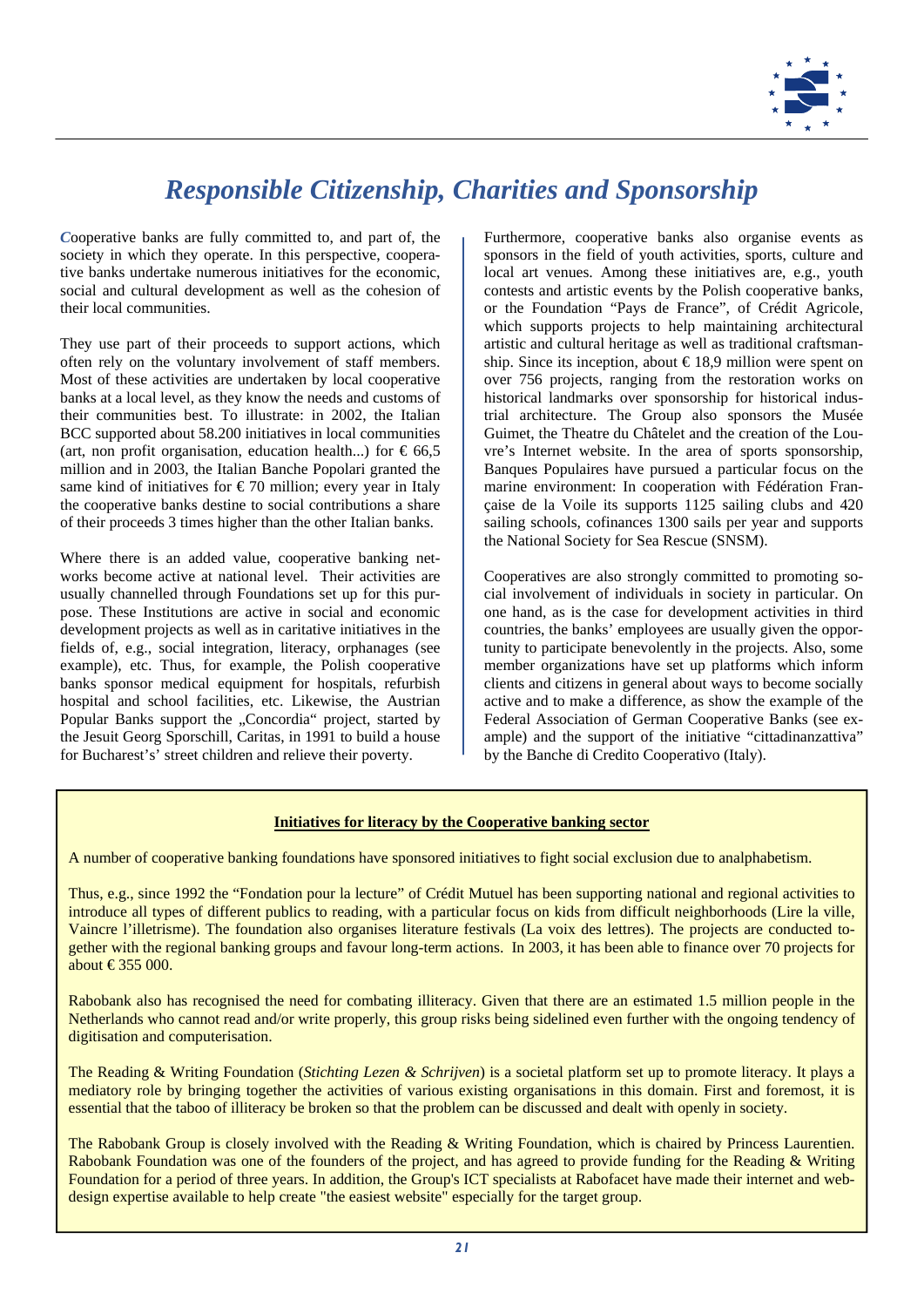

### **Aktive Bürgerschaft - The Federal Association of German Cooperative Banks stimulates modern involvement by citizens.**

"Aktive Bürgerschaft" (Active Citizenship) has been serving as a competence centre for voluntary citizen and company involvement since 1997, and supplies information, advice and qualification. Its underlying intention is to stimulate rather than demand more societal involvement

Since 2002, the model of the Community Foundation is in the centre of its activities. The Community Foundation is a modern and particularly efficient organisational structure for local private involvement, which has been successful in the USA for quite some time. Under the heading "achieve more together", "Active Citizenship" supports the establishment of community foundations throughout Germany, from the inception all the way to the realization – with success: today there are approxi-

mately 100 such foundations in Germany. About half of these benefit from the support of the cooperative banks. Roughly 25 community foundations have been founded based on the joint initiative of a cooperative bank and "Active Citizenship". These foundations are a tool for private citizens and companies to make a difference in the social and cultural live of their city or region.

### **"Promotional prize Active Citizenship"**

"Active Citizenship" serves as a federal platform for public discussion on the future of society. It stimulates the debate,



among others through publications, extensive information over the internet, numerous events, but most of all by organising the country-wide contest "promotional prize Active Citizenship". The prize ceremony, which takes place every year at the Brandenburg-gate in Berlin, rewards innovative projects which promote solidarity and responsibility at the local level.



#### **Recognition for innovative ideas**

The cooperative banks themselves received 2004 for the first time high awards for their societal involvement. The German PR-Industry bestowed the Golden PR-Prize on the BVR for the concept of the "Active Citizenship". The concept was deemed highly innovative for the development of Corporate Citizenship due to its planned longterm corporate involvement.

"Freedom and Responsibility" is the highest distinction awarded by the German Corporate world for corporate citizenship. In 2004, the Volksbank Hellweg eG received it for its creation of the community foundation Hellweg-Region. Set up in 2002 in cooperation with "Active Citizenship", the foundation has already acquired 26 partner organisations, which undertake cultural and educational projects in the region.

Aside from the further development of Corporate Citizenship in Germany, a more intensive exchange is planed at international level, in particular with good corporate citizens from the cooperative sector in Europe.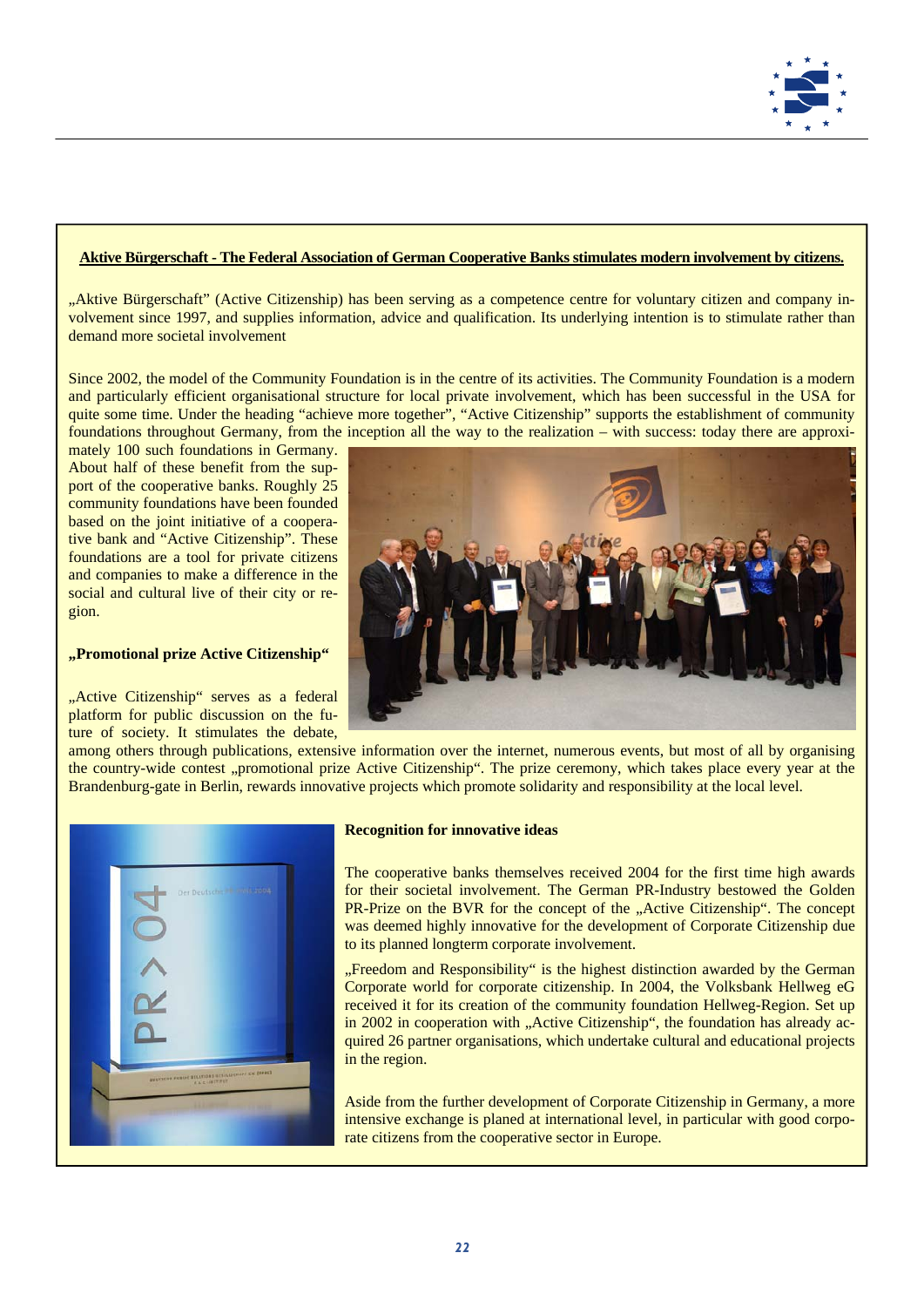

# *Links for additional examples and information:*

**General Information about cooperative banks Europe:** 

• European Association of Cooperative Banks: http://www.eurocoopbanks.coop (English)

## **CSR-Reports and Policy:**

- BVR The Federal Association of German Cooperative Banks' Report on Corporate Citizenship - Germany: http://www.bvr.de/public.nsf/ F1AAA37F14DE504FC1256F5C005177B3/\$FILE/ CC\_BERICHT\_4.03.04.pdf (German)
- Crédit Agricole Report on CSR and Sustainable Development - France: http://www.credit-agricole-sa.fr/images/ documents2/1\_f153081112091668.pdf (French)
- The Co-operative Bank's Sustainability Report 2003 UK: http://www.cfs.co.uk/sustainability2003/ (English)
- Rabobank CSR report Netherlands: http://www.rabobank.com/content/rabobank/ sustainability/asr2004.jsp (English)
- Rabobank CSR policy Netherlands: http://www.rabobank.com/content/rabobank/ sustainability/sustainability.jsp (English)
- Rabobank GRI-Indicators Netherlands: http://www.rabobank.com/content/rabobank/ sustainability/globalreportinginitiative.jsp (English)

## **Local Sustainable Development and SME Finance:**

- "Banque Populaire's mutual guarantee schemes SO-CAMA - France: http://www.socama.com/ (French)
- BVR Popular and Raiffeisen banks' SME financial adviser software GENO-Star - Germany: http://www.foerderberater.de/de/index.htm (German)
- Confidi mutual guarantee schemes Italy: http://www.fedartfidi.it/ (Italian)
- German guarantee banks: http://www.vdb-info.de/ (German)
- Nexxt" Business transfers exchange platform Germany: http://www.nexxt.org/ (German)
- SIAGI mutual guarantee schemes France: http://www.siagi.com/ (French)

**Ethical and Socially Responsible Investment - Green Finance:** 

- Banca Popolare Etica Italy: http://www.bancaetica.com/inglese/ (English)
- Banque Populaire's Banque Solidarités France: http://www.banque-solidarites.coop/valeurs.htm (French)
- Banque Populaire's PREvair environmental loan scheme - France: http://www.prevair.net/ (French)